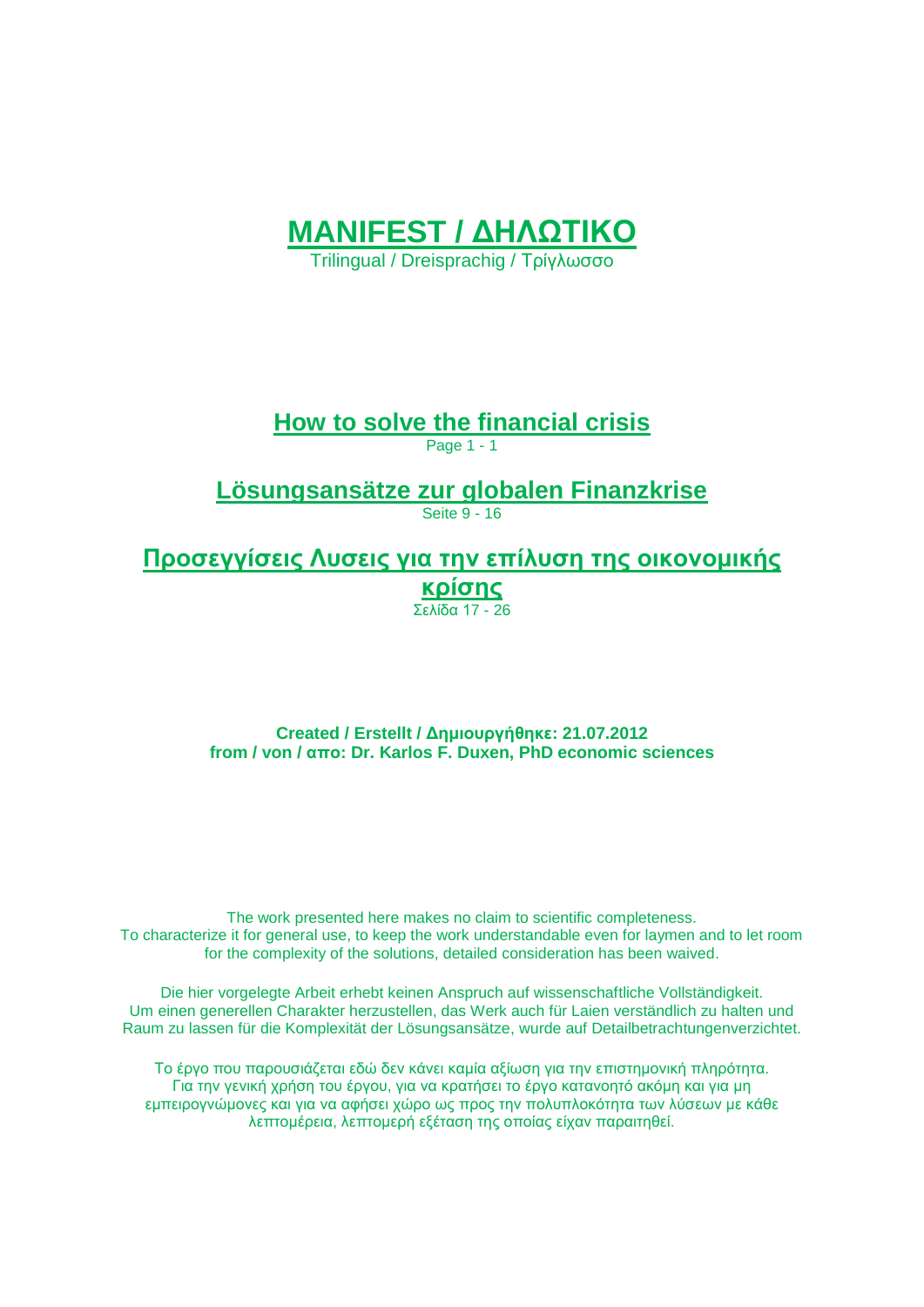

Standing in the middle of **the largest global insolvency fraud** in history of all mankind, there remains ONLY ONE option to solve it.

Just two years ago Greece was yet the only state that officially brought itself, self-inflicted, at the edge of total ruin by delaying insolvency proceedings. Since then, this became rather an epidemic and a whole serial of other states, such as Ireland, Portugal, Spain, Italy Hungary, Slovenia and Cyprus joined the club of bankrupts. And these will not remain as the end of the line.

The prime example are the Spanish savings banks. The Spanish government ordered a call to set up some kind of a "bad bank" called "BANKIA" where simply several bankrupt savings banks were merged under the this cover. Via such legerdemain, the losses could become concealed for a few years. But the problem is that losses just not disappear by throwing a couple of smoke grenades.

What has been done exactly is that, in hope that someone else will take these debts some time, the problem was simply moved a few years into the future.

And this one came. His name is ESM (European Stability Mechanism). And "he" can shovel, the taxpayers money straight to the bankrupt banks!

The advantages for bankrupt states are:

- The bankrupt banks can easily get fresh money.
- The states themselves aren't liable, because these loans aren't counted to their national debts.

The ESM is basically nothing less than a European shadow government:

For "ESM" more or less means, parallel to the EU (European Union countries), a European Debts Union. For if a State or a bank takes new debts, the EU Member States are commonly liable! And all of this WITHOUT any saying of national parliaments!

And when it's easier to take new debts, without even being liable for, it's easy to imagine how quick the debts will increase in the upcoming months.

But this so called Aid will quickly fall flat again, as it did already in the recent past.

#### **The traditional "debt money system" has reached its end of bearable debt generation.**

This can end only in a new global money system. The problem is always the same: Economic growth can only be generated via new debt generation which is normally equal with the growth. Money supply and economic value keeps thus in balance. On the other hand, growth generated via **investment banking represents only virtual growth;** Virtual, because **it has no real economic growth as counterpart.**

The thus exploded debts have no more relation to the real economy's power. Hence its ratio drops faster and faster. But the increase in new debts in the EU and USA grows in an average of 5%. The economic growth instead, increases about 1% only.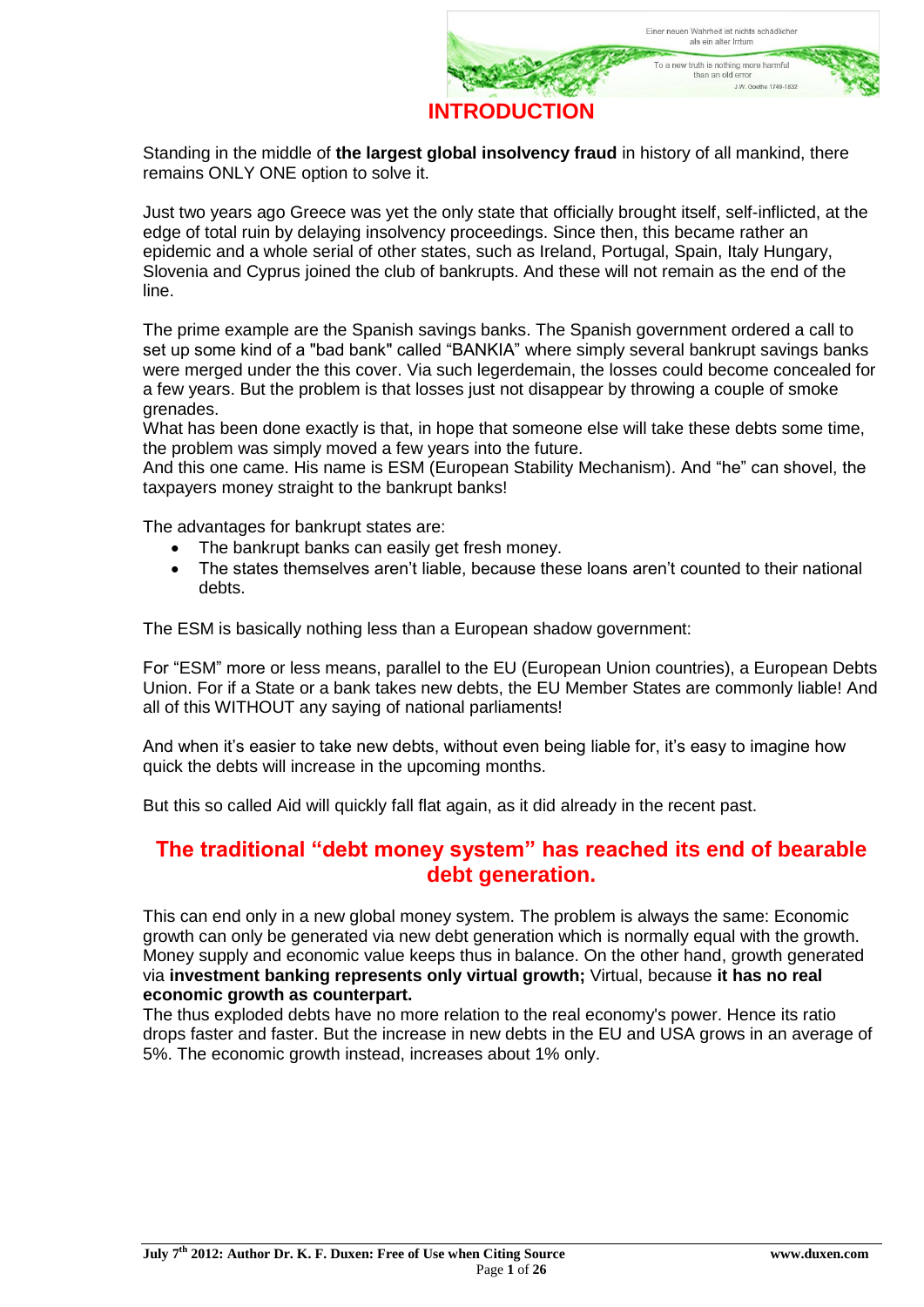#### **Faulty money system forces a restart**

It is an error which was always present in our economic system. An error that insiders were always aware of, however, plays in the hands of a cartel of redistribution winners. The majority of the population has no idea of the action of a fractional banking system and even politicians that may understand this problem simply accept it without complaint.

The problem of national debts founds always on the same basic principles; borrowing by issuing "promissory notes". These are mostly held by banks, which don't have to pay themselves for these papers, but borrow the purchase money at a central bank. During good times, this is deposited with absurdly low equity capital, in bad times even not at all.

And worse, the times can hardly be, because appreciable equity, of all the world banks, held in relation to debt risks, is long gone. For they hold not only obligations from governmental bonds! It's also gigantic false speculations in so-called "structured finance instruments" (e.g. assetbacked securities or mortgage-backed securities) and even worse, they hold futures and options on it. Securities held with these speculative risks oblige by its applying leverage to tens, hundreds, or even thousand fold of the original invested capital.

And worse, the times can hardly be, because appreciable equity, of all the world banks, held in relation to debt risks, is long gone. For they hold not only from governmental obligations bonds! It's so gigantic false speculations in so-called "structured finance instruments" (e.g. asset-backed securities or mortgage-backed securities) and even worse on the futures and options it held. Securities held with these speculative risks oblige by applying its leverage to tens, hundreds dog, or even thousand fold of the original invested capital.

Negative changes to the originally speculated final value of the securities must be not only temporarily covered by security payments (so-called margins). In worst case it leads not only to the total loss of already invested capital but also obliges for the complete settlement of the original obligation nominal value. The money for it is concerned again by new borrowing.

But such speculation practices aren't only limited to commercial banks and - some of which are theirs - shadow banks (investment funds). No! Since long time, in good times so lucrative speculations, also the savings banks (whose real job is purely to finance the local small-and medium-sized enterprises and as well managing the deposits of small savers), are strongly involved. But that's not enough. The central banks play this game intense and thus involve taxpayers directly in the risks.

To offset these risks, before the old order collapses completely, federal central banks steadily increase the money supply. The consequences: An ever-increasing inflation up to the inflationary collapse - the hyper-inflation. Until then, however, all governments try to mitigate these effects by skimming the private savings of citizens and get a hand on their assets.

The ready-standing facilities are well approved: Rental Taxes, Governmental Mortgages on realestates - (for the redemption, the property owner has to pay) – most likely in connection with ceiling the rents or an increase ban, ban on private gold ownership, property taxes, special emergency tax or subsidy taxes, forced loans, or expropriation. For some, the necessary regulations have been made already. They were and will often be

disguised by innocuous sounding titling.

#### **Important is only, that the errors in the system will be brought to an end. With an economic and political reorientation in the monetary system!**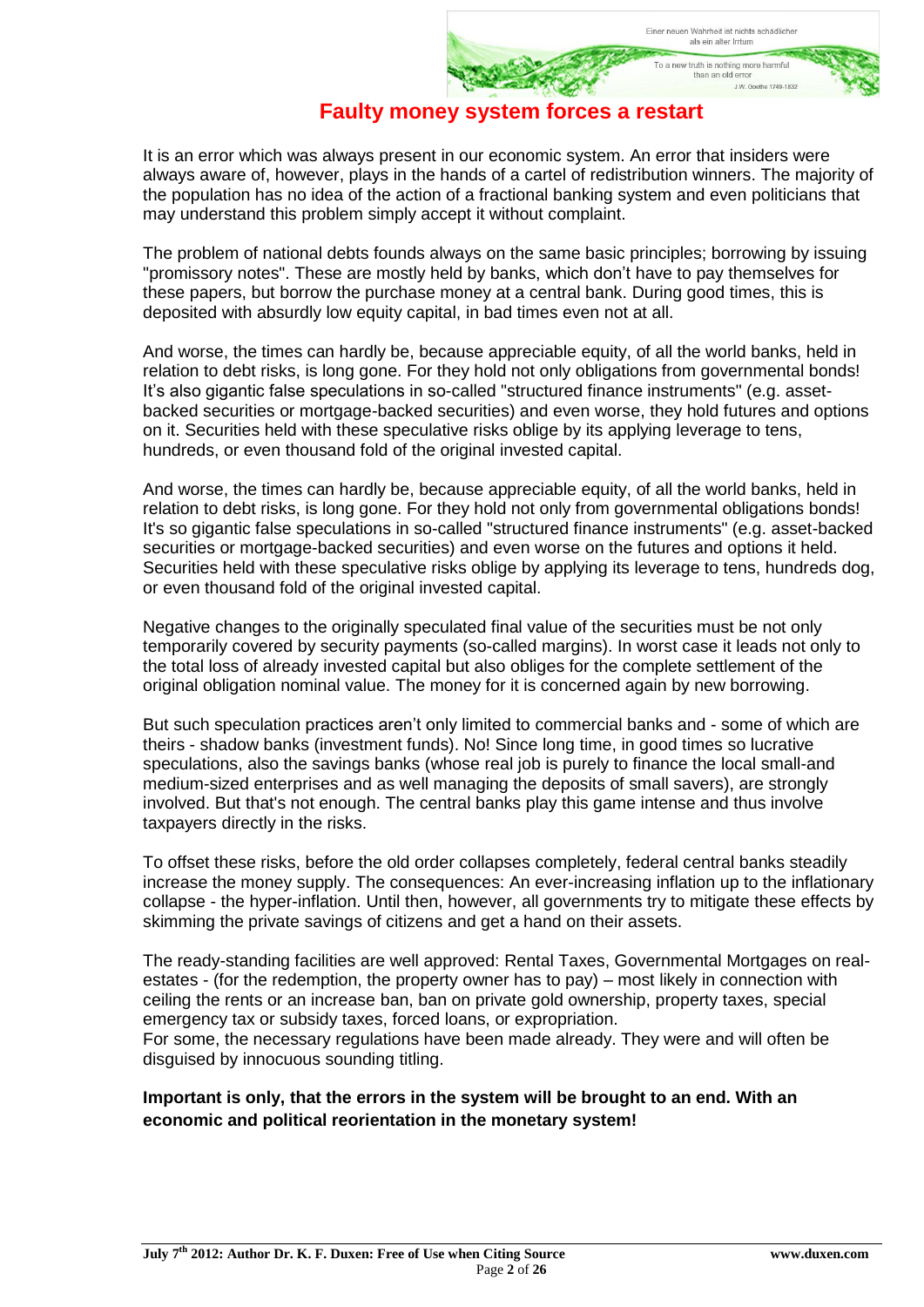

To keep a long story short and leave the even larger time and space needed, for deeper details in different single measures, to give the necessary prudence for proper planning, **I'll tell you here, upfront, just the core!**

## **The Secession of Investment- and Business-Banking**

The solution is as simple as it is ingenious. A "dual banking" system!

Investment-Banking works directly with high risk speculative investments of securities, especially Options, Futures, Bonds and the so called structured Finance Instruments (Derivatives). Due to their leverage effect, they are exorbitantly uncoupled from their underlying real values. The thus created astronomically high profits are losses with their counterparts which largely can be financed only by new debts, but those profits due to their virtuality, have no more real values countered.

**It is therewith a cash value generated, whose required money supply is NO MORE covered by real economy performance. The value of money must therefore necessarily fall (inflation).**

**By introducing a "dual banking system"** and thus a ban on commercial banks (the type of bank that funds the money demand in the real economy) and national banks, to operate such kind of investment banking or to participate in investment banks or even to invest in this kind assets, **would protect the real economy** from the effects and risks of speculative investment banking.

Thus in each case national economies could remain independently and functioning. Because **a state** is not any "anonymous figure", it **consists of its citizens. And only states that can feed itself – whose economic systems function – can life, take actions and own a viable survival capability!**

Banks and other investors, who speculated wrong (e.g., Lehman Bros., Fannie Mae, Hypo Real Estate, Hypo Alpe Adria, Bankia and many others) may safely go bankrupt without affecting the actual real economy, especially those of other states. And for the states themselves, such bankrupts would not have a "systemic importance" which would force guarantees and/or financial aids.

Thus neither an additional increase of national debts, nor an increasing money supply is required. Since its money supply is backed by its real economy value, remains money-value stability.

# **The Consequent** "Bottom - Up" Principle

A best practiced and proven process in micro economics which - inexplicably - is rarely or not at all used in macro economics, but would solve most of the states budget problems.

#### Like already said under #1., **only states that can feed itself – whose economic systems function – can life, take actions and own a viable survival capability!**

Each state budget consists of the ratio of its spendings to its revenues. Its biggest problem is always in the expenditure side and the largest item in it is in most cases the budget for welfare, unemployment, social security, etc.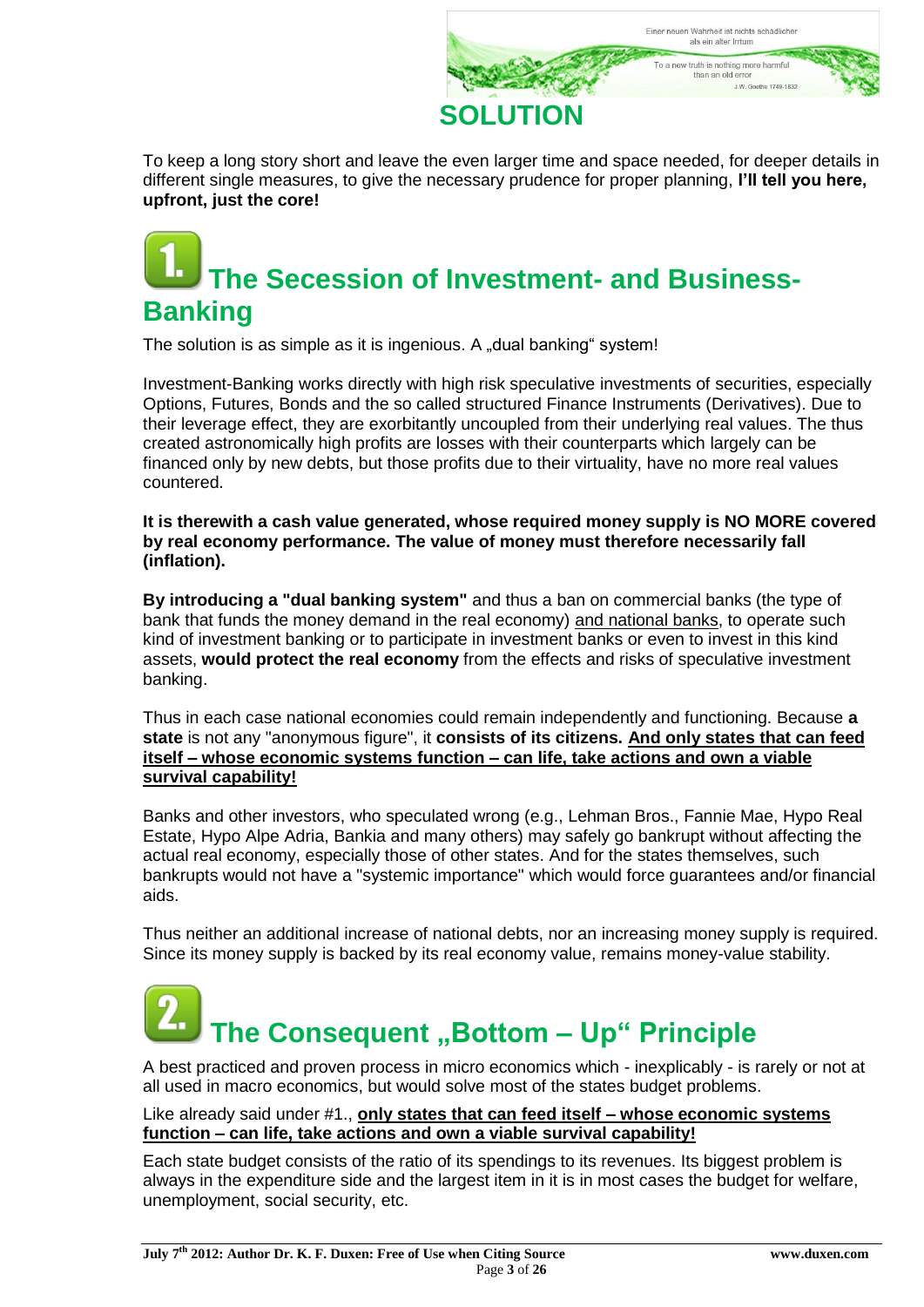

In a healthy economy this ratio will take care of itself, for the revenue side may dictate the spending side. As economies, likely politically motivated, act with the "top - down" principle, rather the opposite applies. The prosperity of the individual citizen is, in favor of large- and megacaps, outside front.

The consequences are just as detrimental as globally confirmed. With increasing industrialization happens of what in dictatorships, pure (no parliamentary) monarchies and planned economies is given by nature: the thinning of multi-level societies towards two class societies, wherein the rich steadily and more rapidly getting richer and the poor getting poorer.

As industrial societies cannot and must not afford to take a broad and open poverty, social spending explodes. But citizens depending on social services do not consume. They also provide little or zero economic performance, and therefore pay little or no tax or social security contributions (state revenue). By suction effects such as reduced birth rates, poor parenting and education, which in turn means low income and unemployment, not to mention.

#### **The solution of the problem is to find a broad support for education and small- and minicaps. This results in jobs, thus tax and fee paying consumers who live independent from welfare. Governmental spending decrease and revenues will rise along with economic performance.**

The initial funding takes place initially through the use of the aid funds from the ESM (instead of the bank bailout). Later on by the appropriate additional revenues in direct and indirect taxes by the increase in state income and growing consuming as well as state-supported guarantees for small and micro business start-ups, micro loans and income and sales tax exemptions, adjusted to the current cost of living.

# **"e-Government" to eliminate Corruption**

At least for the EU, the majority of countries whose economies are no longer capable to finance itself, are mostly those who suffer from corruption. It should remain an open question whether there is a connection or not. What counts is the debilitating effect on medium-sized and small existences and therefore on the broad shoulders ANY economy.

Although large companies considered individually identify each very high job numbers, still **an average of about ¾ of all jobs is put through medi-, small- and mini-caps.** And they will tax their income and consume at homeland. In contrast to the large-scale industry which by their size, financial strength and globality possess opportunities for tax avoidance and this will also be fully exploited.

Who knows, what and how? **Consequent e-Government does:**

- **Inform comprehensive, focused and qualified**
- **extremely cut short processing times**
- **eliminate Corruption**

# **Intensive Family Support**

**Children do support and strengthen a society sustainable! Τ**hey increase family consumption, broaden the domestic economy and form the basis of later productivity and subsequent state revenues.

A **broad-based family support** increases the efficiency of the national economy by:

- **significant tax allowances for each child**
- **additional pension entitlements for each child**
- **childcare for working parents, couples and single parents**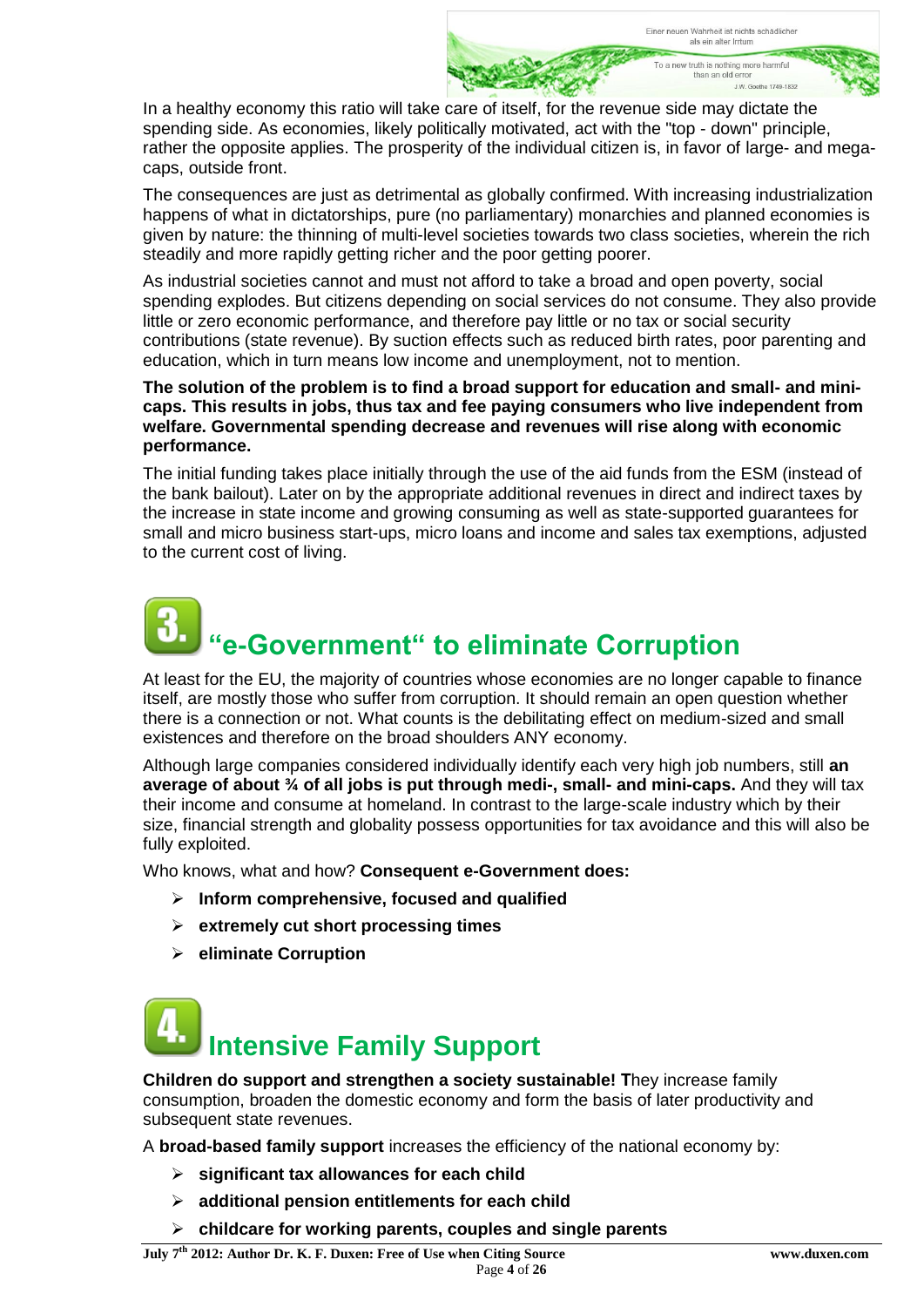

- o support of workplace child care
- o Municipal day- and night time child care places
- o pre-schools, all day schools,
- **flexible working hours** (in some countries it's by law only limited permitted)
	- o variable part time employment
	- o short-term employment
	- o job-sharing
- **parent counseling** (psychological counseling)
- **simplified adoption regulations** (e.g. age limit)
- **broad possibilities of adult education**
- **free studying** (during standard periods)

Anyone who wants or has children has inevitably increased costs. To bear this requires higher efforts to work (e.g., both parents work). However, this must also be practicable, i.e. the child's care must be ensured.

**The additional state income of double income parents and/or additional jobs, as well as tax allowances will flow directly back into the domestic consumption and by its indirect taxes back to the state.**

# **Ban on Banks "Underwriting" Insurance**

To prevent financial conglomerates from amassing too much power, a ban focused on banks involved in the insurance sector will **prevent from simply becoming "too big to fail".** Banks bearing the high risks undertaken in [underwriting](http://www.investopedia.com/terms/u/underwriting.asp#axzz1rYFTbCfM) insurance is not good banking practice.

**Underwriting means: An investment bank underwrites an IPO or a bond issue, buys the shares or bonds and takes the risk of having to sell them to recover its investment. Underwriting involves** verifying the information that has been obtained from the borrower and that served as the basis for qualification, as well as assessing information on the applicant's credit worthiness.

Such ban shall separate the financial activities of Banks by creating a firewall between insurance and banking. Even though banks could still sell insurance and insurance products, but underwriting insurance shall be forbidden.

**Right now we let the wolf guard the sheep!** What we have to do is, prevent banks' control them self their own product risks and use their deposits in the case of failed "underwriting".

# **In fact, Greece is filthy rich!**

#### **The Greek debt crisis is nothing more than a bad joke! Not a single Greek must suffer poverty. Why the Greek government is not taking proper action?**

Greece could easily be able to solve their financial problems due to its large oil reserves. **Greece is sitting on at least 30 Billion barrels of oil!** The oil deposits are already confirmed by various independent appraisers.

By now the Greek public doesn't know much about it, because it has always been downtalked by the Greek government. Allegedly already the Germans discovered the treasure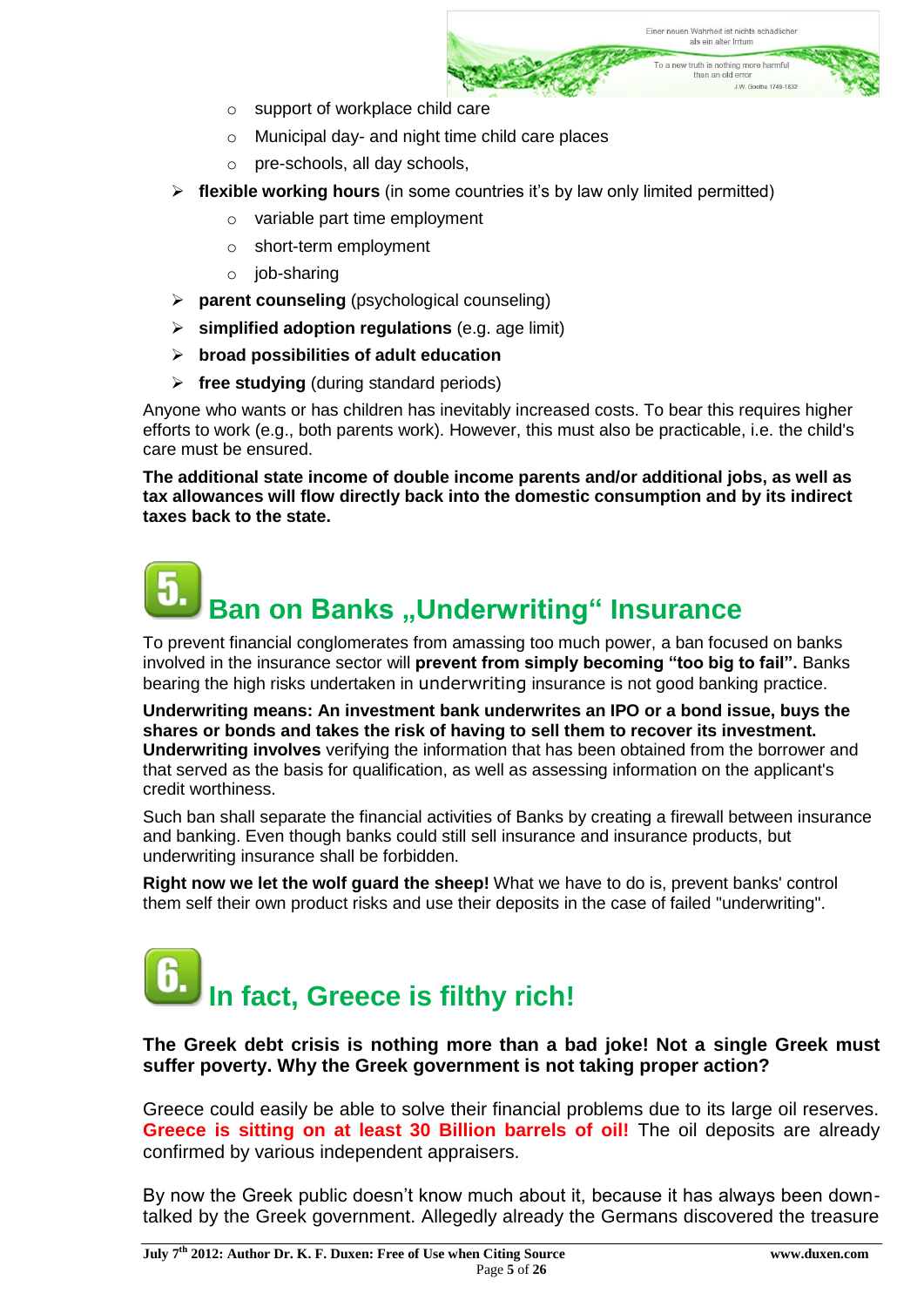

in World War II and mapped it in detail. Those maps have been fallen into the hands of the allied forces and thus the US and UK governments are long time aware about these facts.

"Petroleum" is Greek-Latin, decent from "pétra" = rock or stone and Latin "oleum" = Oil. The antique Greek historiographer Herodot of Halikarnassos described already 500 BC methods to exploit bitumen from oil-bearing wells on the Ionian Island of Zakynthos. It simply came up from the soil to the surface, so the Greeks have long time known about petroleum. Oil can be found everywhere, particularly where the tectonic plates move and form crevices. It is continuously produced in the mantle and rises above the columns to the surface.

**The presence of mud volcanoes in the Mediterranean, had signalled oil reserves already for other countries. Greece has mud volcanoes, hence Greece must have oil too.** Hellenic Petroleum is operating a 143-mile pipeline from the port city of Thessaloniki to HP's Okta refinery near Skopje in the Former Yugoslav Republic of Macedonia since 2002.

When in May 2009 the "Bilderberg-Group" held meeting near Athens, the main shareholder of Royal-Dutch Shell, H.H. Queen Beatrix of Netherlands and the Chairman of the Board Mr. Jorma Ollila, Mr. Jeroen van der Veer, CEO of RD-Shell, Norsk Hydro CEO Eivind Reiten, Maersk Oil CEO Thomas Thune Anderson and Anders Eldrup Chief and President of DONG Energy Denmark have been present.

### **One thing is for sure: "In these circles, nothing happens by chance"!**

To date there is only little oil exploitation in Greece. 2003 approx. 6'400 b/d, mainly from the Epsilon Fields at the Prinos Basin, and the Kallirachi Field nearby the island of Thassos both in the northern Aegean Sea! The American-Canadian-Greek oil Consortium "North Aegean Petroleum Company" (NAPC) operated the Prinos Field since 1996. Since Feb. 2001, when the volumes dropped, "Kavala Oil" took over and later sold it to state owned "Helenic Petroleum" (HP), the country's largest refinery.



In Jan 2004 the British explorer "Regal Petroleum", who owns the majority of "Kavala Oil", found there significant reserves of 227 million barrels. Thereof exploitation planning for 4'000 up to 15'000 b/d has been developed. After that it became discovered that the Prinos "Epsilon" field has approximately 50 million barrels.

The large "Kallirachi Oilfield" and the areas east of Prinos provides roughly 1 billion barrels of crude.

The now defunct Greek national council for energy policy, stated in an official report published on May 25<sup>th</sup> 2008, that "production from the oil fields in the northern Aegean could reach 200,000 barrels per day.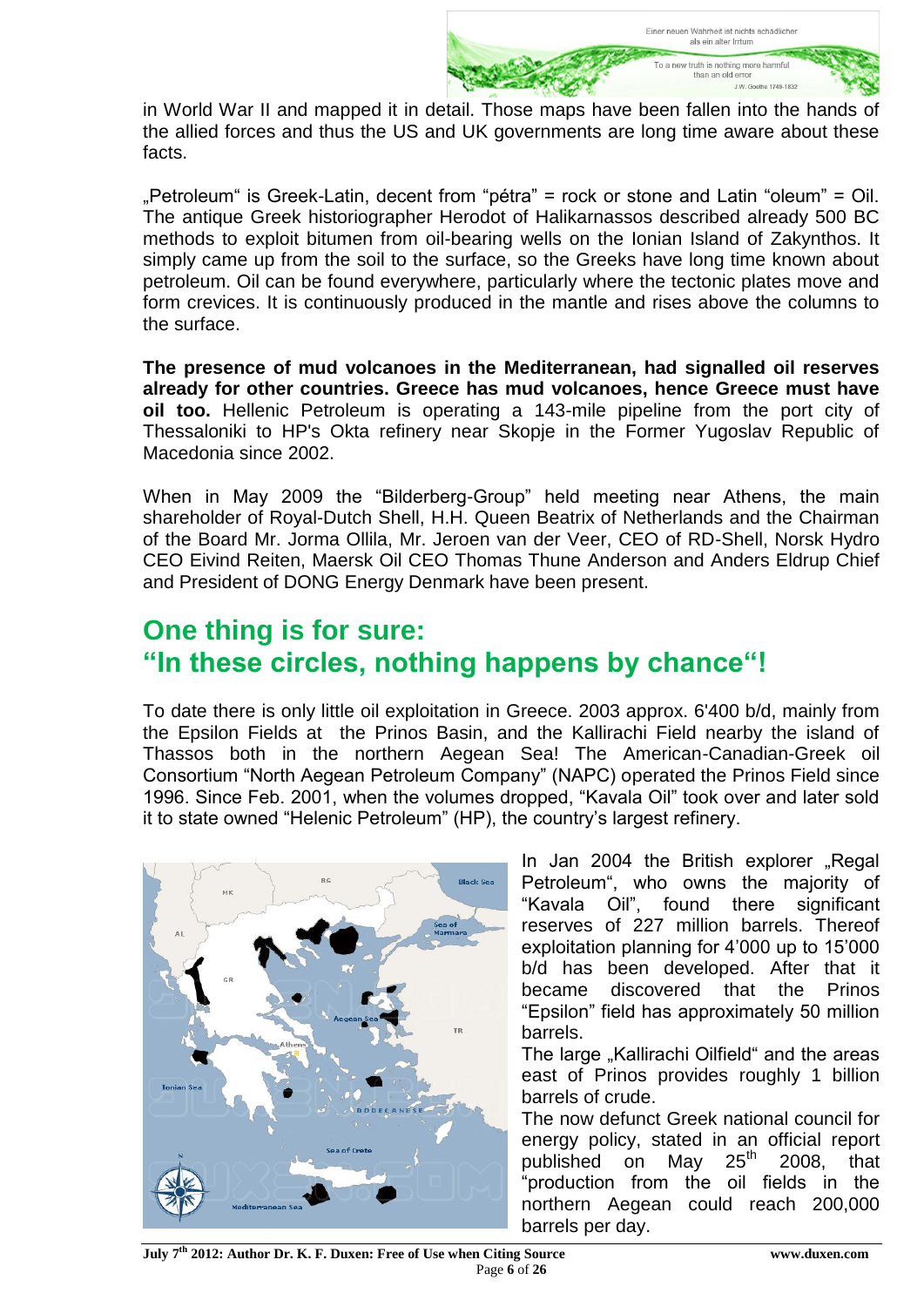

Map of Greek Oil fields:

Mav 16<sup>th</sup> 2008, "Ethnos", Professor [Antonis Foskolos](http://www.ethnos.gr/article.asp?catid=11424&subid=2&tag=8470&pubid=986428) (University of Crete, Institute of Petroleum - sedimentary geology of the Canadian Government and Scientific Research Geological Survey of Canada) referred to confirmed deposits that can yield 1-2 billion barrels of crude in layers at western Greece, particularly in the region of Kalpaki/Arta (underwater area west of the island). Other potential deposits, but deep and expensive to exploit them, are in the sea area west of Kefalonia. [Antonis Foskolos](http://www.ethnos.gr/article.asp?catid=11424&subid=2&tag=8470&pubid=986428) stated: "the region has the potential for up to 2 billion barrels of oil."

2010, according to Ioannis Michaletos (security and energy affairs analyst at the Institute for Security and Defence Analysis <www.i-sda.eu> in Athens), approx. 22 billion barrels of reserves in the Ionian Sea became disclosed in scientific and economic conferences.

Further oil fields exist on the mainland e.g. around Epirus (north-west of Greece) in surface wells, Epanomi (east of Thessaloniki), Katakolon (western Peloponnese) and the Cretan Sea at Crete south of Gavdos and Ierapetra.

Solidified gas from Rhodes to Crete where the African and Greek plate meets, south, of the Islands.

Most of the foresaid areas aren't anyhow related to a thinkable Turkish-Greek confrontation, as they are not subject to EEZ (*EEZ = exclusive economic zone,* under law of the sea is a zone over which a state has special rights over the exploration and use of marine resources).

The total production could lift up to 4.1 million b/d (1.5bn. b/p.a.) for the next 20 years. Based on an average price of (currently) \$110/b it would reap annually \$165 billion in revenues. Considering drilling costs, environmental costs and greenhouse gas damages, the costs of local air pollution, traffic congestion, and traffic accidents the total costs of producing 1.5 billion annually sums up to \$75/b, the net benefits of producing crude oil would come to \$52.5 billion annually ( $\in$  40,7bn =  $\in$ 1:\$1.29).

To compare, the Greek public debt 2011 is € 329 billion, the budget deficit is € 24bn.

More probable reserve areas have been identified in the Northeastern Aegean, e.g. associate Thassos, Babouris, South Babouris, Victoria, Maroneia, Sapes, and the area between Limnos - Agios Efstratios - Lesvos and Chios and the coast of Asia Minor. Another area is the prefecture of Grevena.

### **Geothermal potential is a perfect and secure alternative to atomic power.**

Not yet taken even into consideration are geothermal resources, the "energy of the future", which is a very important factor in all equations. The earth's heat existing in the boreholes allows us to generate unlimited CO2-free electricity for some ten thousands of households.

Assuming 100.000 households consuming for  $\epsilon$  1.000 p.a., comes to  $\epsilon$  1bn., in revenues. Deducting 45% for power production and distribution remains € 0,55bn in net sales annually or  $\epsilon$  11bn in 20 years of exploitation.

Greece is one of the least explored countries in Europe regarding its hydrocarbon potentials and the only spot where only one operator is producing at one field. Cyprus had an open tender in 2009, Albania is producing since many years, Romania is a major on- and offshore oil producer, Turkey has a major activity, Libya, Tunisia and Egypt are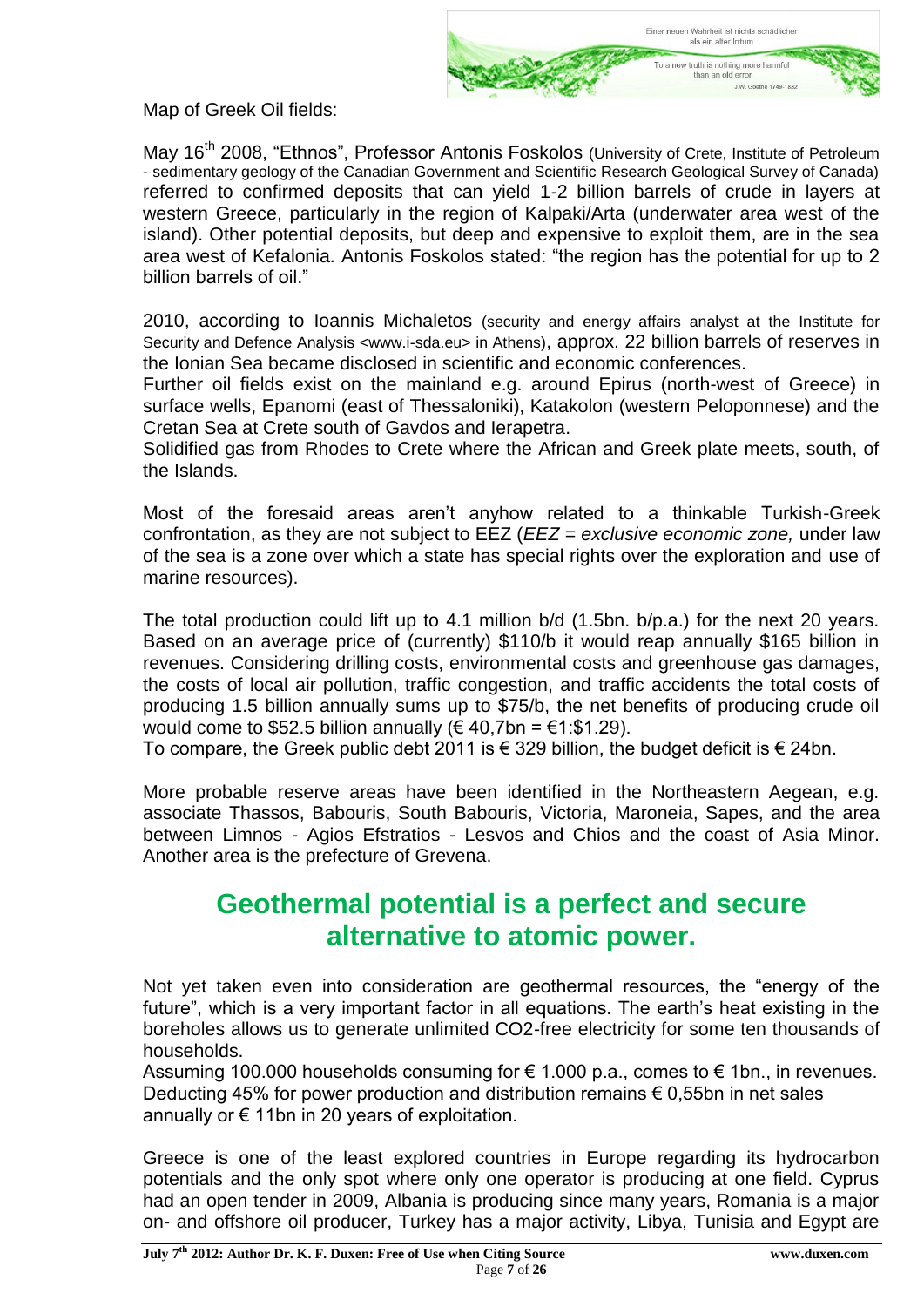Finer neuen Wahrheit ist nichts schädliche als ein alter Irrtum To a new truth is nothing more harmful than an old error 1W Goothe 1749-1832

also very oil rich, and Italy is very well explored. So looking all around Greece, everywhere are substantial potentials. It is hard to believe that, of all that Greece as centre point of these regions should not have such potentials.

### **I wonder why the Greek government has hidden these facts that long, maybe because of individual interests?**

Due to the lack of an agreement between Turkey and Greece, which defines the frontier of the continental plates, the exploitation hasn't started yet. A large dispute between both countries is preset; maybe even lift up to a military conflict could appear. The almost on daily basis happening border violations of Turkish warships are already provocative and abusing the present weakness of Greece.

The former US-Ambassador in Greece, H.E. Nicholas Burns, revealed some facts about the Aegean oil and his concerns about probable tensions over the petrol between Turkey and Greece.

Anyway, this knowledge about large oil reserves in the Aegean Sea will be dynamite in the future, because for sure the Turks will claim their portion of the cake. The two NATO

also still open.

President Obama already demanded by Dental Already demanded



the Greek government to solve the "Cyprus-Theme". Some may even consider the danger of War, triggered by the oil, o rather the Americans and Brit's pitting Greece and Turkey to another in order to stand with the last laugh.



### **Greek Euro-Bonds, a "Secret Treasure" to invest!**

Sources:

H Kathemerini Oct 8<sup>th</sup> 2009, Epsilon Oilfield-Offshore Technology.com, M.Bendi Information Service, Cost & Benefit offshore drilling - reasons.com, balkananalyses.com Dec  $8^{th}$  2010, Ethnos May 16 $^{th}$  2008, Greek national council for energy policy May 25th 2008, Institute for Security and Defence Analysis security and energy affairs, hellenicdefencenews.blogspot.com Jan 2010, Stratfor Report on Greece June 28th 2010, keeptalkingingreece.com Aug. 1st 2010, The Economist May 24th 2011,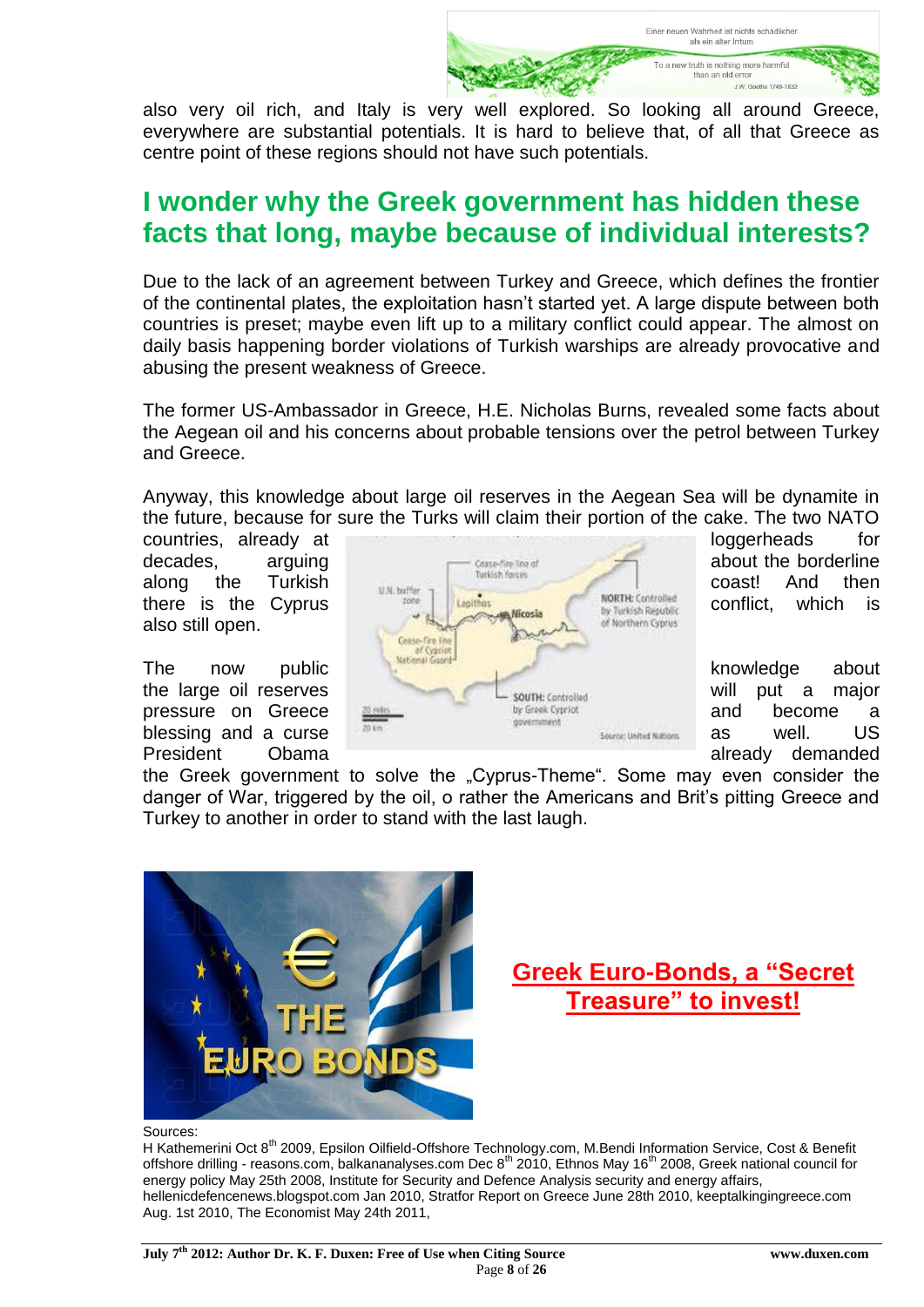

Wir befinden uns in der Mitte des grössten Insolvenzbetruges der Geschichte und es verbleibt nur eine Lösung.

Vor nur 2 Jahren war Griechenland noch das einzige Land welches sich selbst offiziell und selbstverschuldet durch Insolvenzverschleppung an den Rand des totalen Zusammenbruchs gebracht hat. Seither wurde daraus eine Eidemie bei der schon eine ganze Reihe anderer Staaten, wie z.B. Irland, Portugal, Spanien, Italien, Ungarn, Slowenien und Zypern dem Klub der Bankrotteure beigetreten sind. Doch damit ist das Ende noch nicht erreicht.

Ein Paradebeispiel dafür sind die Spanischen Sparkassen. Die Regierung rief einfach eine sog. "bad bank" namens "BANKIA" ins Leben. In ihr wurden einfache bankrotte Sparkassen zusammengefasst. Mit solchem Winkelzug wurden die Verlust einfach ein paar Jahre in die Zukunft verschoben. Doch das Problem ist, dass Verluste nicht einfach verschwinden, bloss durch das werfen von ein paar Nebelgranaten.

Was man getan hat war nichts weiter als zu hoffen, dass irgendwann etwas auftauchen wird, was das Problem beseitigt.

Und dieses "etwas" kam, mit Namen ESM (Europäischen Stabilitäts Mechanismus). Und der erlaubt es der EZB ganz einfach das Geld der Steuerzahler an bankrotte Banken in ganz Europa durchzureichen!

Die Vorteile der bankrotten Staaten liegen auf der Hand:

- Die Bankrotteure können sich problemlos frisches Geld beschaffen.
- Deren Staathaushalte haften nicht dafür, den es sind direkte Bankschulden und die werden der Staatsverschuldung nicht zugerechnet.

Der ESM ist praktisch nichts weiter als eine Europäische Schattenregierung:

Denn "ESM" bedeutet mehr oder weniger, parallel zur EU, eine Europäische Schuldenunion. Denn hierbei nimmt ein Staat für sich neue Schulden auf, aber alle Europäischen Staaten haften gemeinsam dafür! Und alles das OHNE Mitspracherechte der nationalen Parlamente.

Ein Schelm der hierbei böses denkt.

Doch wenn es so einfach ist, neue Schulden aufzunehmen ohne dafür auch noch selbt gerade stehen zu müssen, kann man sich leicht vorstellen wie schnell die Schulden allein in den nächsten Monaten ansteigen werden.

Aber auch diese "Hilfen" werden schnell wieder verpuffen. So wie es bereits in den letzten 3 Jahren taten.

#### **Das Schuldgeldsystem ist am Ende tragfähiger Kreditgenerierung angekommen.**

Es kann nur noch mit einem neuen globalen Geldsystem enden. Das Problem ist immer das gleiche: Reales Wirtschaftswachstum lässt sich nur über immer neue Kreditgewährung generieren. Geldmenge und Wirtschaftsleistung halten sich so die Balance. Doch das Verhältnis der steigenden Kredit- und damit Geldmengen besitzt keinen Bezug mehr zur realen Wirtschaftsleistung und das Verhältnis sinkt immer schneller. So erhöht sich in den USA und Westeuropa die Neuverschuldung durchschnittlich um 5 %. Das Wirtschaftswachstum erhöht sich im Durchschnitt aber gerade einmal um 1 %.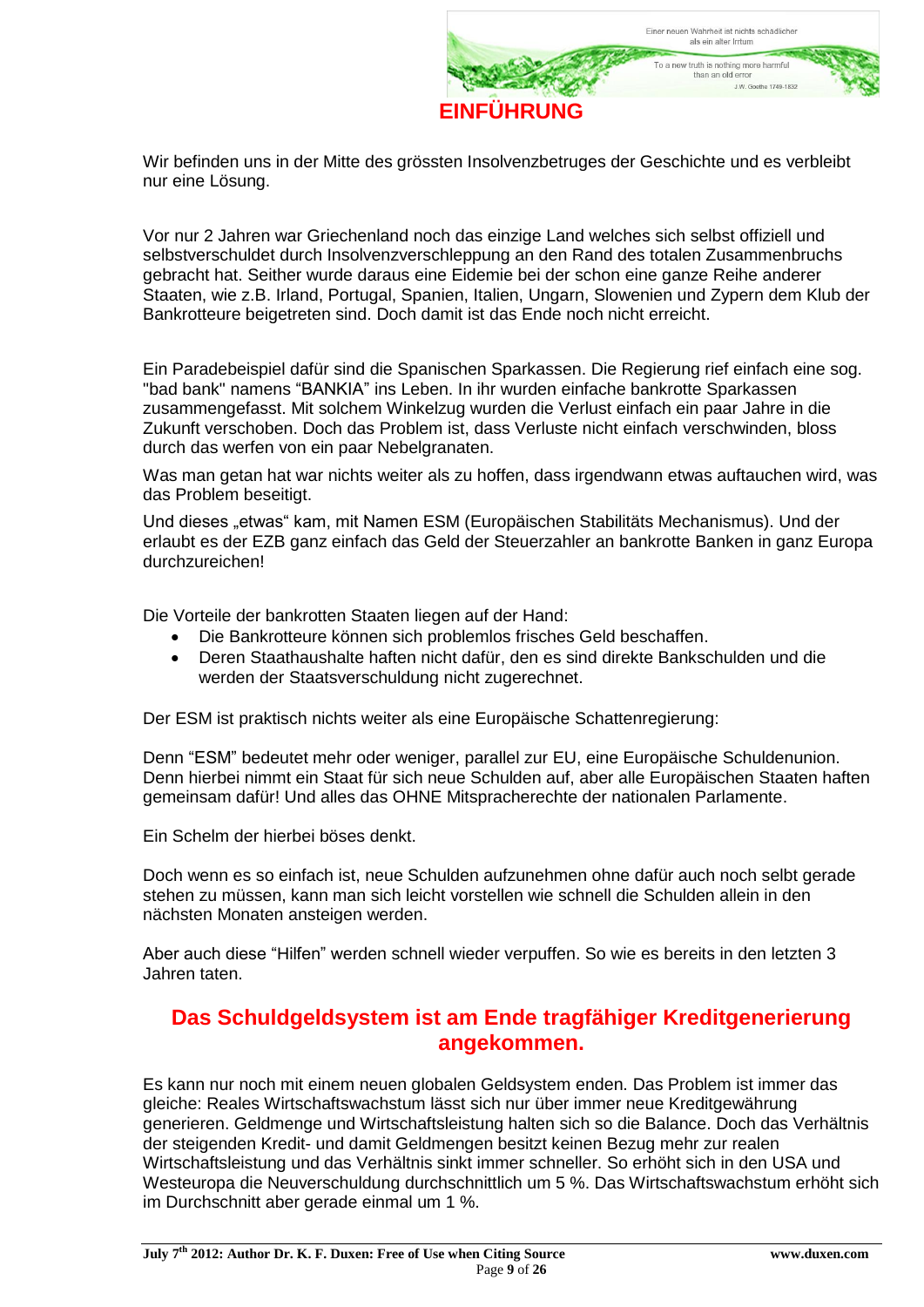To a new truth is nothing more harmful than an old error

1 W Goothe 1749-183

**Fehlerhaftes Geldsystem erzwingt den Restart**

Es handelt sich um einen immer vorhanden gewesenen Systemfehler in unserem Wirtschaftssystem. Ein Fehler, der zudem immer bekannt war, der allerdings einem Kartell an Umverteilungsgewinnern in die Karten spielt. Der Grossteil der Bevölkerung hat keine Ahnung von der Wirkungsweise eines fraktionellen Bankensystems und auch Politiker begreifen dieses Problem nicht oder akzeptieren es einfach klaglos.

Das Problem fußt auf dem immer gleichen Grundprinzip: Staatsverschuldung durch die Ausgabe von Schuldscheinen. Diese werden überwiegend von Banken gehalten, die diese Papiere aber nicht selbst bezahlen müssen, sondern sich das Geld für den Kauf bei einer Zentralbank leihen. In guten Zeiten wird das mit absurd niedrigem Eigenkapital hinterlegt, in schlechten Zeiten auch garnicht.

Und schlechter können die Zeiten kaum werden. Denn nennenswertes Eigenkapital, im Verhältnis zu gehaltenen Schuldrisiken, halten alle Banken dieser Welt schon lange nicht mehr. Denn es sind nicht nur die Verpflichtungen aus gehaltenen Staatsschuldverschreibungen. Es sind auch die gigantischen Fehlspekulationen in sogenannte "strukturierte Finanzinstrumente" (z.B. Asset Backed Securities oder Mortgage Backed Securities) und noch viel schlimmer die drauf gehaltenen Termingeschäfte (Optionen, Futures). Die mit diesen Spekulationen gehaltenen Risiken verpflichen durch ihre Hebelwirkung zum zig-, hundert-, oder gar tausendfachen des ursprünglich eigesetzten Kapitals.

Negative Veränderungen zum ursprünglich spekulierten Endwert der Papiere müssen jedoch nicht nur zwischenzeitlich durch Sicherheitszahlungen (sog. Margins) abgedeckt werden (das nötige Geld dafür besorgt man sich im Zweifel wiederum durch neue Kreditaufnahmen), sondern führen im ungünstigsten Fall nicht nur zum Totalverlust des bereits investierten Kapitals sondern auch noch zur vollständigen Ausgleichspflicht des ursprünglichen Nominalwertes. Doch derlei Spekulationen sind längst nicht mehr auf reine Geschäftsbanken und – teilweise deren – Schattenbanken (Investmentfonds) begrenzt. Nein! Längst sind an diesen, in guten Zeiten, so lukrativen Spekulationen auch die Sparkassen, deren eigentliche Aufgabe rein die Finanzierung der örtlichen klein- und mittelständischen Wirtschaft sowie die Verwaltung der Einlagen der Kleinsparer ist, allzukräftig beteiligt. Aber damit noch nicht genug. Auch die Zentralbanken mischen in diesem Spiel munter mit und beteiligen so die Steuerzahler ihrer Länder unmittelbar an den eingegangenen Risiken.

Aufgefangen werden diese Risiken, bevor die alte Ordnung komplett zusammenbricht, durch die ständige Erhöhung der in Umlauf gebrachten Geldmengen durch die Notenbanken. Die Folgen, eine stetig zunehmende Inflation bis hin zum inflationären Kollaps – der Hyperinflation. Bis dahin werden allerdings alle Regierungen versuchen diese Folgen abzumildern indem sie die privaten Ersparnisse der Bürger abschöpfen und deren Vermögen anzapfen.

Die dazu bereit stehenden Möglichkeiten sind altbewährt: Hauszinssteuer, staatliche Zwangshypotheken auf Immobilien – (für deren Rückzahlung der Immobilieneigentümer aufzukommen hat) – gerne in Verbindung mit einer Mietpreisdeckelung oder Mieterhöhungsverbot, Verbot auf privaten Goldbesitz, Vermögenssteuern,

Notstandssonderabgaben oder Subventionsabgaben, Zwangsanleihen oder Zwangsenteignungen.

Die nötigen Weichenstellungen sind dafür teilweise bereits erfolgt. Sie wurden und werden gerne durch harmlos klingende Titulierungen verschleiert

#### **Wichtig ist immer nur, dass den Fehlern im System ein Ende gesetzt wird. Durch eine ökonomische und politische Neuorientierung im Geldsystem!**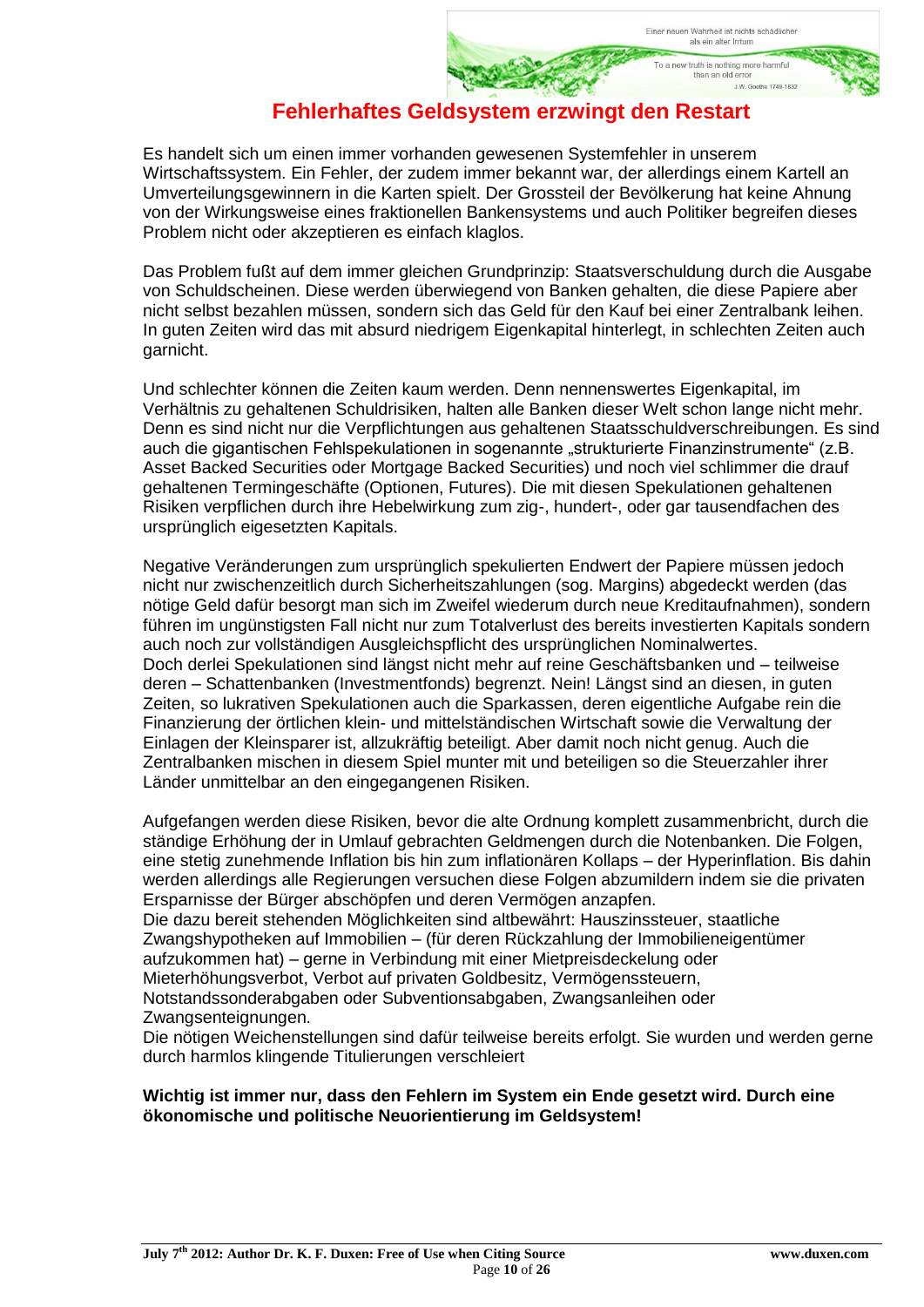

Um der langen Vorrede und den noch längeren Vertiefungen in die Details einzelner und verschiedener Einzel-Maßnahmen Zeit und Raum für die notwendige Sorfalt zur richtigen Planung und Gestaltung zu belassen, **sei der Kern der Lösung vorweg zu nehmen.**

### **Die Abspaltung des Investment-Banking vom Geschäfts-Banking**

Dieser Lösungsweg ist eben so simpel wie genial. Das Trennbankensystem!

Das Investment-Banking beschäftigt unmittelbar mit den hochriskanten Spekulationsgeschaften mit Wertpapieren, insbesondere Optionen, Futures, Schuldverschreibungen und den sog. Strukturierten Finanzinstrumenten (Derivative). Diese sind durch ihre Hebel-Effekte exorbitant von den realen Werten ihrer Zugrunde liegenden Basiswerte abgekoppelt. Die dabei entstehenden astronomisch hohen Gewinnsummen stellen an anderer Seite wiederung Verluste dar welche grösstenteils nur durch Schuldfinanzierung zu decken sind, denen aufgrund ihrer Virtualität jedoch keinerlei reale Werte mehr gegenüber stehen.

**Es wird also ein Geldwert generiert, deren erforderliche Geldmenge durch KEINE reale Wirtschaftsleistung mehr gedeckt ist. Der Wert des Geldes muss also zwangsläufig sinken (Geldentwertung = Inflation).**

**Durch Einführung eines "Trennbankensystems" und damit eines Verbotes für** Geschäftsbanken (also die Art von Bank die den Geldbedarf in der Realwirtschaft finanziert) und Landesbanken, solche Art Investment-Banking zu betreiben bzw., sich an Investment-Banken zu beteiligen oder selbst in derlei Anlagen zu investieren, **bliebe die Realwirtschaft** von den Auswirkungen und Risiken des spekulativen Investment-Banking **geschützt.**

Die Wirtschaftssysteme der Nationen blieben also in jedem Falle autark und funktionsfähig. Denn **ein Staat** ist keine "anonyme Grösse" sondern **besteht aus seinen Bürgern. Und nur ein Staat der sich selbst ernähren kann – also dessen Wirtschaftsystem funktioniert - ist auch Lebens-, Handlungs- und Überlebensfähig!**

Banken und andere Anleger die sich verspekulieren (z.B. Lehman Bros., Fanny Mae, Hypo-Real Estate, Hypo Alpe Adria, BANKIA u.v.a.) dürfen getrost Pleite gehen ohne das die die eigentliche Wirtschaft nenneswert berührt und schon gar nicht die anderer Staaten. Und für die Staaten selbst bestünde auch keine "Systemrelevanz" mehr die diese zu Bürgschaften und Stützungszahlungen zwingen kann.

Somit bestünde deshalb weder ein zusätzlicher Verschuldungsbedarf eines Staates noch ein Erhöhungsbedarf seiner Geldmenge. Da also die Geldmenge durch die Wirtschaftsleistung gedeckt bleibt, besteht deshalb wiederum Geldwertstabilität.

## **2.** Das Konsequente "Bottom – Up" Prinzip

Ein in der Betriebswirtschaft gängiges und bewährtes Verfahren welches in der Volkswirtschaft – unverständlicherweise – jedoch selten bis gar keine Anwendung findet, aber die meisten Haushaltsprobleme der Staaten lösen würde.

Wie schon unter 1., erwähnt ist **nur ein Staat der sich selbst ernähren kann – also dessen Wirtschaftsystem funktioniert - ist auch Lebens-, Handlungs- und Überlebensfähig!**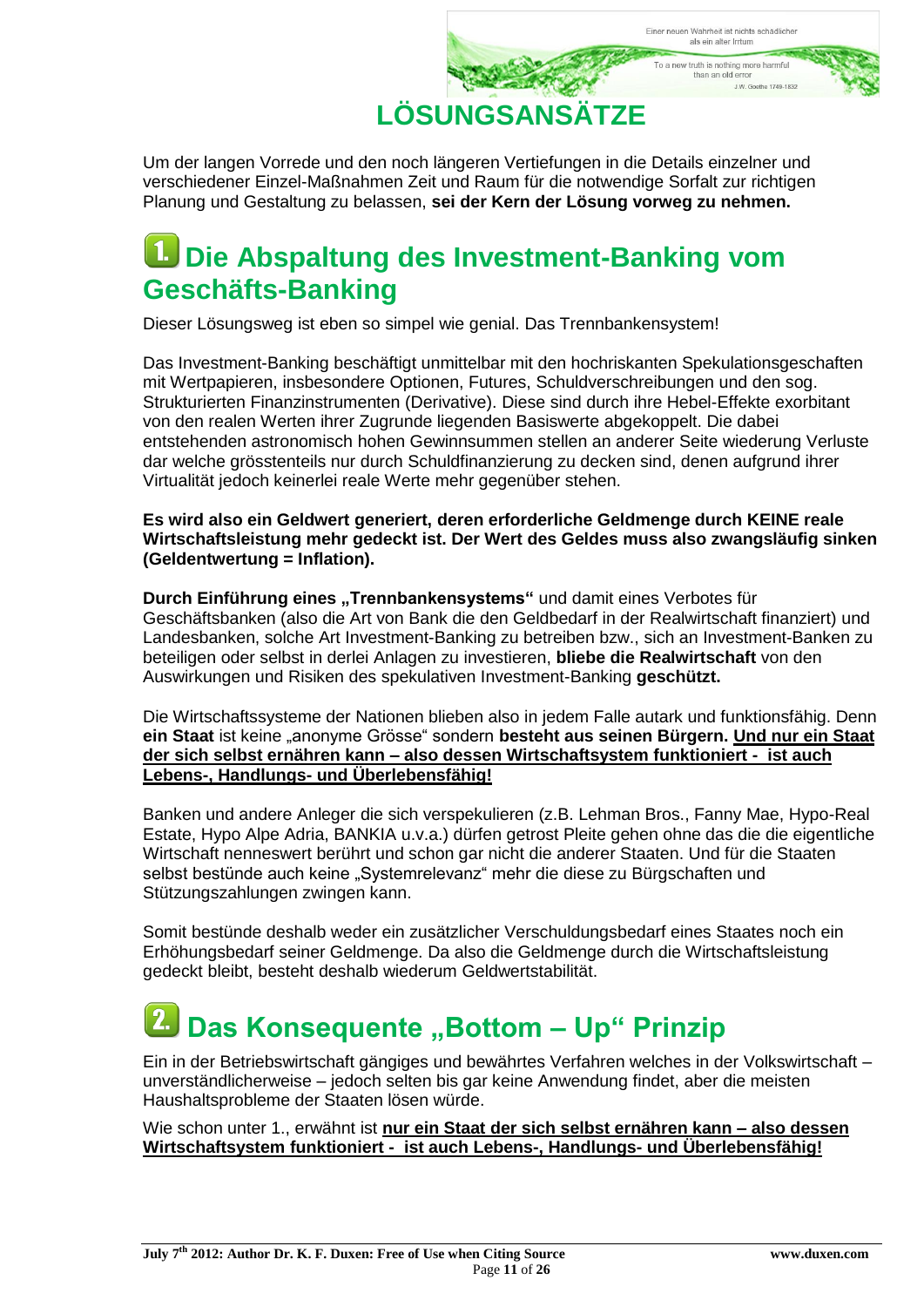Jeder Staatshaushalt besteht aus dem Verhältnis seiner Ausgaben zu seinen Einnahmen. Das grösste Problem liegt dabei stets in der Ausgabenseite und die grösste Position dabei ist in den meisten Fällen der Sozialhaushalt.

In einer gesunden Wirtschaft regelt sich dieses Verhältnis von selbst da die Einnahmenseite die Ausgabenseite diktieren kann. Da Volkswirtschaften, politisch motiviert, nach dem "Top – Down" Prinzip agieren findet aber das genaue Gegenteil statt. Der Wohlstand des einzelnen Bürgers bleibt, zu Gunsten des Grosskapitals (der Industrie), aussen vor.

Die Folgen sind ebenso nachteilig wie weltweit bestätigt. Mit zunehmender Industrialisierung geschieht was in Diktaturen, reinen (nicht parlamentären) Monarchien und Planwirtschaften von Haus aus gegeben ist: Die Ausdünnung vielschichtiger Gesellschaften hin zu Zwei-Klassen Gesellschaften in denen die reichen stetig und immer schneller immer reicher und die besitzschwachen immer ärmer werden.

Da sich eine Industriegesellschaft eine breite und offene Armut aber nicht leisten kann und darf, explodieren die Sozialleistungen. Auf Sozialleistungen angewiesene Bürger konsumieren aber nicht. Sie erbringen auch kaum bis keine Wirtschaftsleistung und zahlen somit auch kaum bis keine Steuer und Sozialabgaben (Staatseinnahmen). Von Sogwirkungen wie Geburtenrückgang, mangelhafte Kindererziehung und Bildung, was wiederum Geringverdienertum und Arbeitslosigkeit bedeutet, ganz abgesehen.

**Die Lösung des Problems ist also in einer breiten Förderung der Bildung sowie Klein- und Mini-Existenzen zu finden. Daraus entstehen, von Sozialleistungen unabhängige, Steuerund Beitragszahler, Arbeitsplätze und Konsumenten. Die Staatsausgaben sinken und die Einahmen samt Wirtschaftsleistung steigen.**

Die Anschubfinanzierung erfolgt zunächst durch die Verwendung der Stützungsgelder aus dem ESM (anstelle der Bankenrettung). Danach aus den entsprechenden Mehreinnahmen an direkten und indirekten Steuern durch den Anstieg an Einkommen und Konsum sowie durch staatlich gestützte Bürgschaften für klein- und kleinst Existenzgründungen, Mikrokredite und an die aktuellen Lebenshaltungskosten angepasste Freigrenzen für Einkommens- und Umsatzsteuern.

## **"e-Government" zur Korruptionsverhinderung**

Zumindest was die EU betrifft, sind doch die meisten Staaten deren Volkswirtschaften sich nicht mehr alleine finanzieren können diejenigen die am stärksten unter Korruption leiden. Es soll dahingestellt bleiben ob hier ein Zusammenhang besteht oder nicht. Was zählt ist die lähmende Wirkung auf den Mittelstand und die Kleinexistenzen und damit auf die breite Schulter JEDER Volkswirtschaft.

Auch wenn die Grossunternehmen einzeln betrachtet jeweils sehr hohe Arbeitsplatzzahlen ausweisen, **so werden dennoch durchschnittlich über ¾ aller Arbeitsplätze durch die Kleinund Mittelständische Wirtschaft gestellt.** Und die versteuern ihre Einkünfte und konsumieren im Inland. Im Gegensatz zur Grossindustrie die durch ihre Grösse, Kapitalkraft und Konzernverschachtelung Möglichkeiten zur Steuervermeidung besitzt und diese auch voll ausnutzt.

Wer weiss was und wie? **Durch konsequentes e-Government lassen sich** 

- **Umfangreich, gezielt und qualifiziert Informieren**
- **Bearbeitungszeiten extrem verkürzen**
- **Korruption eliminieren**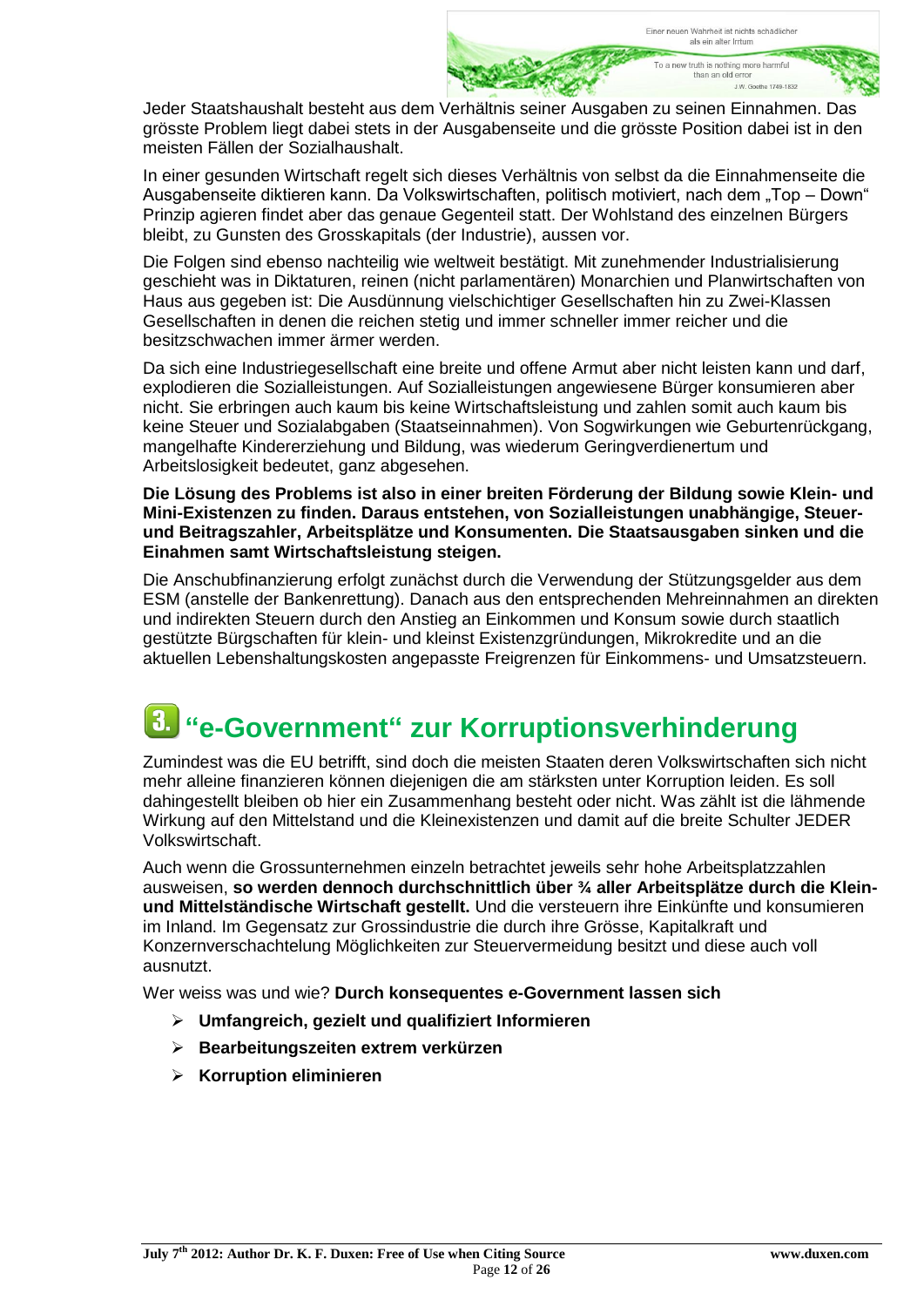## **Intensive Familienförderung**

**Kinder stützen und stärken eine Gesellschaft nachhaltig!** Sie erhöhen den Familienkonsum, verbreitern die Binnenwirtschaft und bilden die Basis der späteren Produktivität und Staatseinnahmen.

Eine breit angelegte Familienförderung erhöht die Leistungsfähigkeit der Volkswirtschaft durch:

- **spürbare Steuerfreibeträge je Kind,**
- **zusätzliche Rentenanwartschaften je Kind**
- **Kinderbetreuungsplätze für berufstätige Elternpaare und Alleinerziehende**
	- o Förderung von betrieblicher Kinderbetreuung
	- o Städtische Tages- und Abendkindergärten
	- o Vorschulen, Ganztagsschulen,
- **flexible Arbeitszeitmodelle** (in manchen Ländern nur eingeschränkt gesetzlich erlaubt)
	- o variable Teilzeitbeschäftigung
	- o Kurzfristbeschäftigung
	- o Arbeitsplatzteilung
- **Elternberatungsstellen** (psychologische Betreuung)
- **Vereinfachte Adoptionsregelungen** (z.B. Altersbegrenzung)
- **breit angelegte Bildungsmöglichkeiten für Kinder und junge Erwachsene**
- **kostenlose Regelstudienzeiten**

Wer Kinder sich wünscht oder hat, hat zwangsläufig höhere Kosten. Diese tragen zu können erfordert eine höhere Arbeitsleistung (z.B. Mitarbeit des Ehepartner/in). Dies muss aber auch praktisch möglich, d.h. die Versorgung des Kindes sichergestellt sein.

**Die Mehreinkünfte durch Doppelverdiener und Zusatztätigkeiten sowie Steuererleichterungen fliessen dabei unmittelbar wieder in den Binnenkonsum und durch die indirekten Steuern wieder dem Staat zu.**

## **Verbot des "Underwriting" für Banken**

Um zu verhindern dass Finanzkonglomerate zu viel Macht anhäufen, wird es Banken verboten sich in der Versicherungsbranche beteiligten und "too big to fail" werden. Wenn Banken die hohen versicherungstechnischen Risiken ihrer Finanzprodukte selbst tragen, ist das **schlechte Bankpraxis**.

**Underwriting bedeutet:** Eine Investmentbank unterschreibt einen Börsengang oder eine Anleihe, kauft die Aktien oder Anleihen und trägt das Risiko des Verkaufs. Underwriting umfasst auch die Überprüfung der Informationen, die vom Kreditnehmer erhalten wurden und die als Grundlage für die Qualifikation, sowie Bewertung von Informationen über die Kreditwürdigkeit.

**Ein solches Verbot trennt die finanziellen Aktivitäten von Banken durch eine Firewall zwischen Versicherungs- und Bankgeschäft. Dennoch dürften die Banken Versicherungen und Versicherungsprodukte verkaufen, NUR diese auch selbst zu Versichern wäre verboten.**

**Derzeit haben wir den Bock als Gärtner!** Was wir tun müssen, ist, zu verhindern das Banken sich und ihre eigenen Produktrisiken selbst kontrollieren und im Falle von fehlgeschlagenen "Underwriting" auch noch ihre Kundeneinlagen zur Deckung verwenden.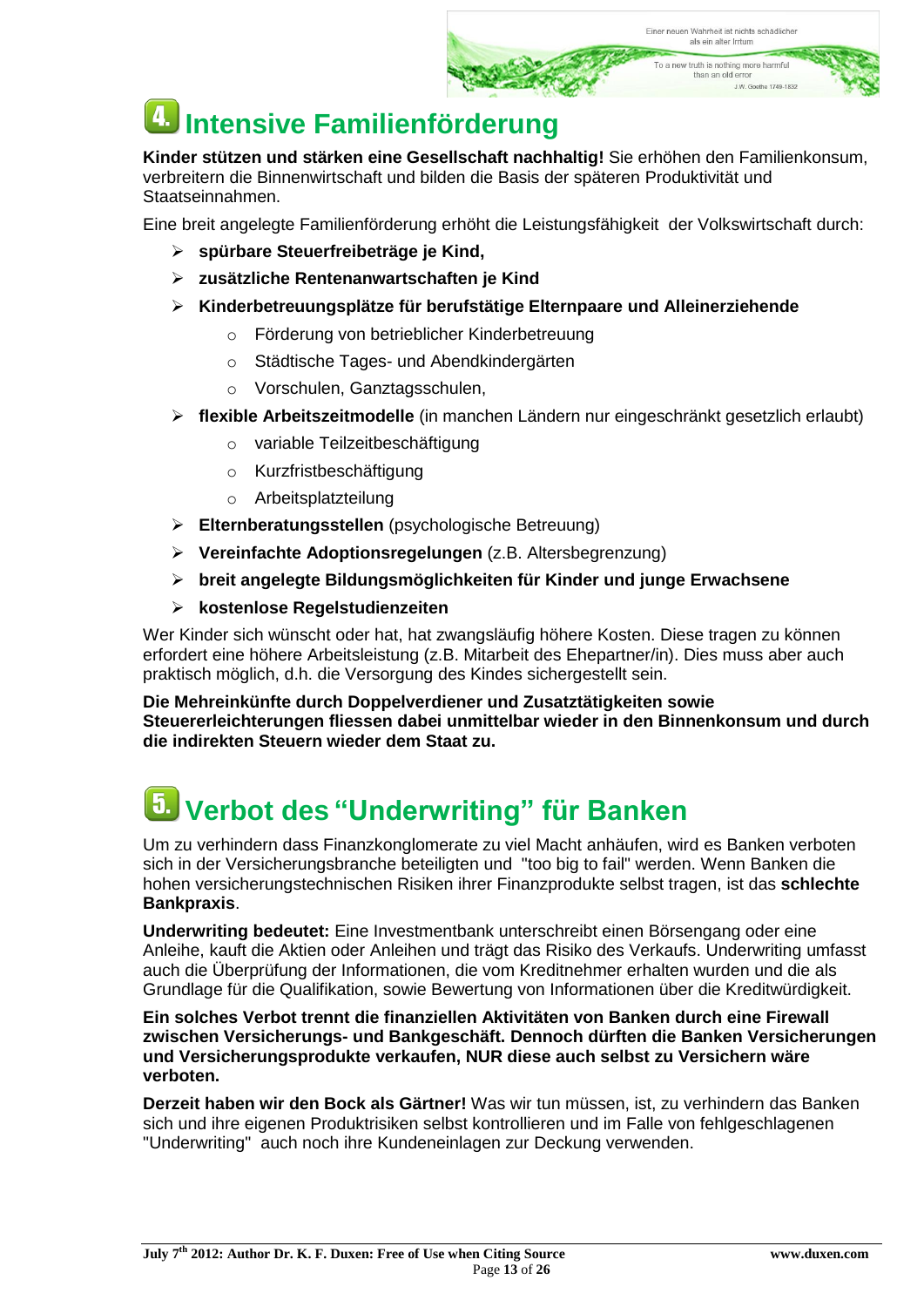## **Tatsächlich ist Griechenland steinreich!**

**Eigentlich ist die Schuldenkrise Griechenlands nichts weiter als ein schlechter Witz! Kein einziger Grieche müsste unter Armut leiden. Doch warum unternnehmen die Regierungen nichts?**

Durch seine Ölreserven ware es ein leichtes für Griechenland, seine finanziellen Probleme zu lösen. **Griechenland sitzt auf gut 30 Milliarden Barrel Rohöl!** Diese Ölreserven sind bereits durch verschiedene, voneinander unabhängige Gutachten bestätigt.

Die griechische Bevölkerung weiss hindes noch nicht viel darüber, denn von der Regierung wurde dieser Fakt bislang immer kleingeredet. Es wird sogar behauptet, die Deutschen hätten diesen Schatz bereits während des 2. Weltkrieges erkannt und im Detail kartografiert. Diese Karten seine in die Hände der Alliierten gefallen, daher wissen die USA und Groß Britanien schon lange über die Fakten Bescheid.

"Petroleum" ist Griechisch-Lateinisch, und stammt von "Pétra" (Gr. = Stein) und "Oleum" (Lateinisch = Öl) ab. Der antike griechische historiograph "Herodot von Halikarnassos" beschrieb schon 500 v.C. Methoden, Bitumen aus von Öl sprudelnden Quellen auf der Ionischen Insel Zakynthos zu gewinnen. Es blubberte einfach aus der Erde an die Oberfläche. Daher kannte die Griechen schon früh das Petroleum. Öl und kann überall gefunden werden. Insbesondere dort wo sich die tektonischen Platten an ihren Kanten reiben. Es wird fortwährend im Erdmantel produziert und kommt dadurch in Blasen unter/an die Oberfläche.

Die präsenz von Schlamm-Vulkanen im Mittelmeer hat bereits anderen Anrainern Ölreserven angezeigt. Um Griechenland befinden sich ebenfalls solche, daher muss es dort auch Öl geben. Hellenic Petroleum betreibt seit 2002 eine 230 Km Pipeline von Thessaloniki zur Okta Rafinery von HP in der Nähe von Skopije in der FYROM (Former Yugoslav Republic of Macedonia).

Als die "Bilderberg-Group" im Mai 2009 ihr Treffen in der Nähe von Athen abhielt ware nicht zufällig die Hauptgesellchafter der Royal-Dutch Shell, H.H. Königin Beatrix der Niederlande und der Vorstandsvorsitzende Mr. Jorma Ollila, der CEO von RD-Shell, Norsk Hydro CEO Eivind Reiten, Maersk Oil CEO Thomas Thune Anderson und Anders Eldrup Chef und Präsident der DONG Energy Denmark anwesend.

### **Eines ist sicher: "In diesen Kreisen geschieht nichts zufällig"!**

Bis heute ist die Ölförderung in Griechenland jedoch nur sehr gering. 2003 wurden ca. 6.400 bl/Tag, hauptsächlich in den Epsilon Feldern des Prinos Beckens und dem Kallirachi Feld nahe der Insel Thassos in der nördlichen Ägäis gefördert! Das amerikanisch-kanadisch-griechische Öl-Konsortium "North Aegean Petroleum Company" (NAPC) betreibt das Prinos Feld seit 1996. Seit Feb. 2001, als das Fördervolumen stark sank, übernahm die grösste Rafinerie des Landes, die "Kavala Oil" und verkaufte es danach an die staatliche "Helenic Petroleum" (HP).



Karte griechischer Ölfelder

Im Jan 2004 fand die britische "Regal Petroleum", welche die Mehrheit an "Kavala Oil" besitzt, bedeutende Reserven von 227 Millionen Barrels. Sodann wurden die Pläne zur Ausbeutung von 4.000 auf bis zu 15.000 bls/Tag aufgestellt. Danach wurden weitere ca. 50 Millionen Barrel am Prinos "Epsilon" Feld entdeckt.

Das grosse "Kallirachi" Ölfeld und die Gegendöstlich von Prinos führt etwa 1 Milliarde Fass Rohöl.

Das inzwischen ausser Kraft gesetze staatliche griechische Beratungsgremium für Energie Politik veröffentlichte in seinem offiziellen Bericht am 25. Mai 2008, das die Fördermengen der Nordägäischen Felder ca. 200.000 bls/Tag erreichen könne.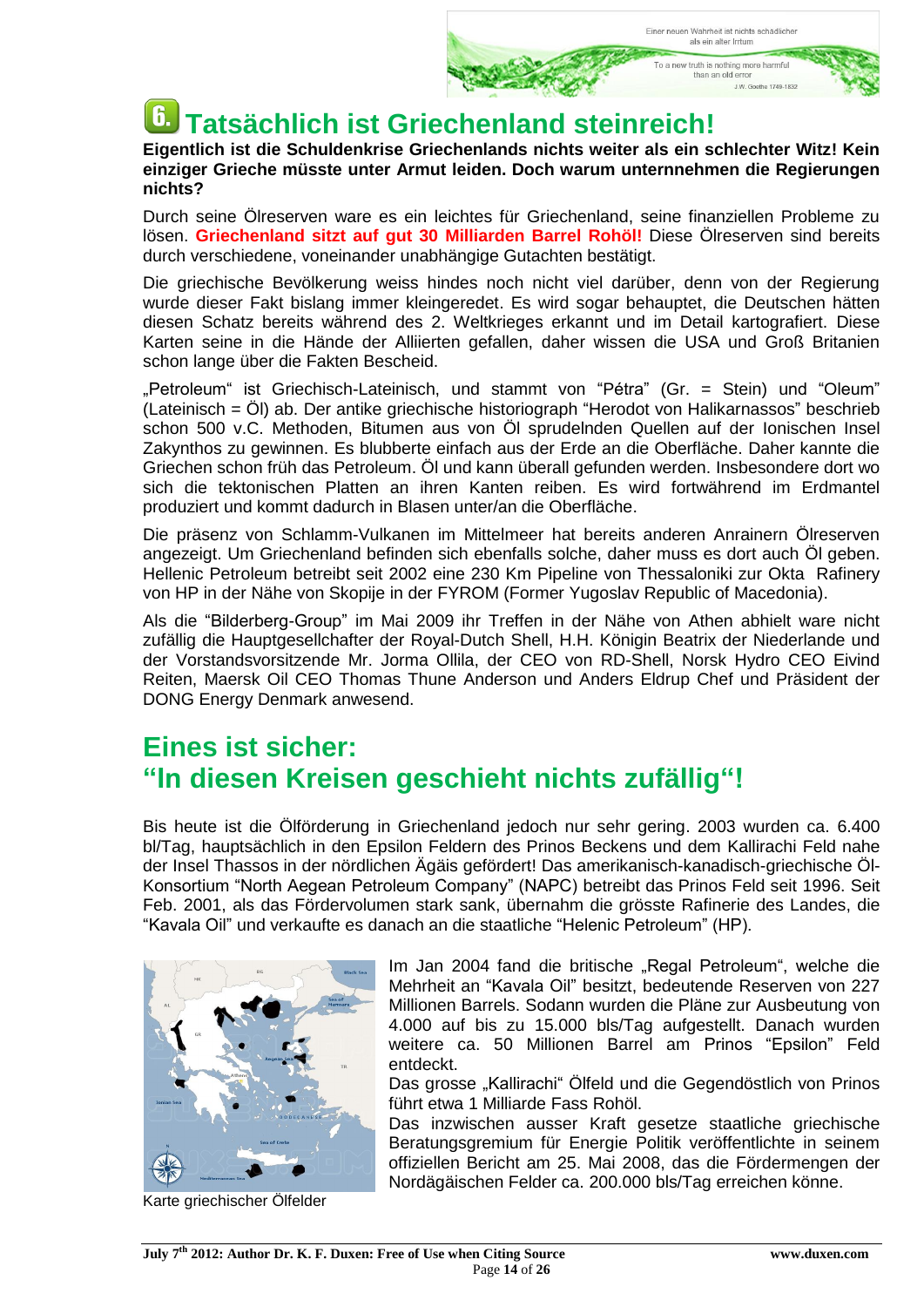Am 16. Mai 2008, "Ethnos" (gr. Zeitung), bezog sich Professor [Antonis Foskolos](http://www.ethnos.gr/article.asp?catid=11424&subid=2&tag=8470&pubid=986428) (University of Crete, Institute of Petroleum - sedimentary geology of the Canadian Government and Scientific Research Geological Survey of Canada) auf bestätigte Lagerstätten von 1-2 Milliarden Fass Rohöl in Schichten westlich des griechischen Festlands, insbesondere in der Gegend um Kalpaki/Arta (unterseeisch westlich der Insel). Weitere, allerdings tiefer gelegene und teurer zu fördernde Lagerstätten, wurden im Seegebiet westlich von Kefalonia bestätigt. [Antonis Foskolos](http://www.ethnos.gr/article.asp?catid=11424&subid=2&tag=8470&pubid=986428) sagte: "Diese Region hat das Potenzial auf bis zu 2 Milliarden Fass Rohöl."

2010, deklarierte Ioannis Michaletos (Analyst für Sicherheit und Energie am Institut fürSicherheit, Energie und Verteidigung <www.i-sda.eu> in Athen), in einer wirtschaftswissenschaftlichen Konferenz ca. 22 Milliarden Fass of reserves im Ionischen Meer.

Weitere Ölfelder bestehen am Festland z.B. rund um Epirus (nordwestliches Griechenland) in oberirdischen Quellen, Epanomi (östlich Thessaloniki), Katakolon (West-Peleponnes) und im Kretischen Meer um Kreta, südlich von Gavdos und Ierapetra.

Desweiteren Gasvorkommen südlich der Inseln von Rhodos bis Kreta wo sich die Afrikanische und die Griechische Platte treffen.

Viele der oben genannten Gebiete stehen in keiner Weise im Bezug zu einem denkbaren Türkisch-Griechischen Konflikt, da sie NICHT Gegenstand der EEZ (Exclusive Economic Zone, lt. Seerecht eine Zone in welcher Staaten besondere Rechte zur Ausbeutung und Nutzung mariner Ressourcen haben).

Die Gesamtfördermenge für die nächsten 20 Jahre könnte bis zu 4,1 Millionen Fass/Tag (1,5 Mrd. Fass/Jahr) betragen. Kalkuliert auf einen durchschnittlichen Preis von (derzeit) \$110/Fass, bedeutete dies einen Jahresumsatz von \$165 Mrd. Berücksichtigt man die Förderkosten, Umwelt- und Treibhausgaskosten, die Kosten der lokalen Luftverschmutzung, Verkehrsanbindung und Einflüsse, summieren sich die Gesamtkosten der Produktion auf ca. US\$ 1,5 Mrd. jährlich /\$75/Fass). Der Nettogewinn aus der Ölproduktion könnte so auf US\$ 52,5 Mrd. jährlich (€ 40,7bn = €1:\$1.29) kommen.

Zum Vergleich, das griechische Staatsdefizit 2011 liegt bei € 329 Mrd., das jährliche Haushaltsdefizit € 24 Mrd.

Noch weitere mögliche Lagerstätten wurden in der nordöstlcichen Ägäis identifiziert, z.B. um Thassos, Babouris, Süd Babouris, Victoria, Maroneia, Sapes und in der Gegend zwischen Limnos - Agios Efstratios - Lesvos und Chios sowie der Küste von Asia Minor. Eine andere Gegend liegt in der Prefektur Grevena.

### **Geothermische Energie ist eine Perfekte und Sichere Alternative zur Nuklear-Energie.**

Bislang noch gar nicht in Betracht gezogen sind die Geothermischen Ressourcen, die "Energie der Zukunft", als ein besonderer Faktor in jeder Hinsicht. Die Erdwärme der Bohrlöcher last uns unbegrenzte CO2-freie Elektrizität für Zehntausende Haushalte generieren.

Angenommen 100.000 Haushalte verbrauchen für € 1.000 p.a., macht das € 1 Mrd. Umsatz. Zieht man 45% für die Stromproduktion und den Vertrieb ab verbleiben € 550 Mio jährlicher Nettoertrag, oder anders gesagt € 11 Mrd in 20 Jahren der Nutzung.

Griechenland ist eines der Länder Europas mit der geringsten Ausbeutung hinsichtlich seiner Kohlenwasserstoff Potenzialien und das einzige Land das NUR einen einzigen Produzenten an einem einzigen Feld besitzt. Sogar Zypern betrieb 2009 eine öffentliche Ausschreibung, Albanien produziert seit vielen Jahren, Rumänien ist ein grosser On- und Offshore Ölproduzent, die Türkey betreibt mehrere Aktivitäten, Lybien, Tunesien und Ägypten sind ebenfalls reich an ÖL, selbst Italien ist sehr aktiv am fördern. Schaut man also rund herum um Griechenland findet man überall grosse Potenziale. Bei all dem ist es kaum vorstellbar das ausgerechnet Griechenland, als Mittelpunkt all dieser Regionen, keine solchen Potenziale haben sollte.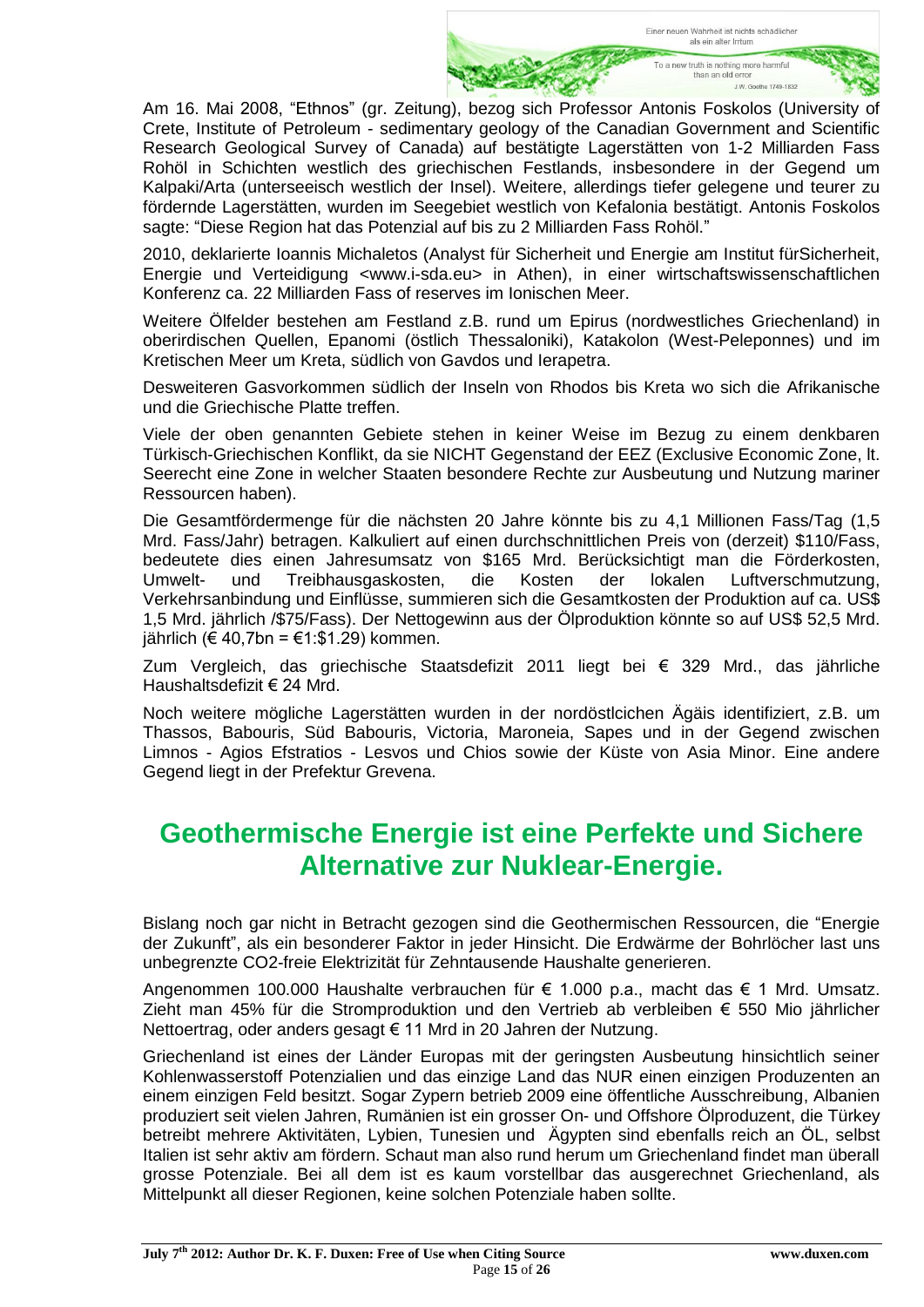### **Man fragt sich weshalb die griechische Regierung dies Fakten so lange versteckt hält? Möglicherweise wegen individueller interessen?**

Aufgrund Ermangelung einer Türkisch-Griechischen Vereinbarung über den Grenzverlauf an den Kontinentalplatten wurde dort bislang nicht mit einer Ausbeutung begonnen. Ein grösserer Konflikt beider Staaten, aus welchem sogar ein militätischer Konflikt entstehen könnte, ist vorherbestimmt.. Die beinahe täglichen Grenzverletzungen Türkischer Kriegsschiffe oder Flugzeuge sind schon sehr provokativ und nutzen die gegenwärtige Schwäche Griechenlands aus.

Der frühere US-Botschfter in Griechenland, H.E. Nicholas Burns, legte einige Fakten über das Ägäische Öl und seine Bedenken über mögliche Spannungen darüber zwischen der Türkey und Griechenland offen.

In der Zukunft jedenfalls, sind diese Kenntnisse über grosse Ölreserven im Ägäischen Meer Dynamit, denn ganz sicher wird die Türkey ihren Anteil am Kuchen beanspruchen wollen. Die beiden Nato-Staaten, sticheln sich bereits seit Jahrzehnten, im Streit über die Grenzverläufe.entlang der Türkischen Küste! Und dann ist da auch noch der immer noch ungelöste Zypernkonflikt.



Einöffetnliches Wissen über die grossen

Ölreserven bedeuten einen grossen Druck auf die griechische Regierung, aber auch Segen und Fluch zugleich. US Präsident Obama verlangte bereits von der griechischen Regierung die "Zypern Frage" zu lösen. Mnache mögen sogar eine Kriegsgefahr, ausgelöst durch das Öl, in Betracht ziehen.

Werden die Amerikaner und Briten am Ende als lachende Dritte aussen vor stehen?



### **Greek Euro-Bonds, a "Secret Treasure" to invest!**

Sources:

H Kathemerini Oct 8<sup>th</sup> 2009, Epsilon Oilfield-Offshore Technology.com, M.Bendi Information Service, Cost & Benefit offshore drilling - reasons.com, balkananalyses.com Dec 8th 2010, Ethnos May 16th 2008, Greek national council for energy policy May 25th 2008, Institute for Security and Defence Analysis security and energy affairs, hellenicdefencenews.blogspot.com Jan 2010, Stratfor Report on Greece June 28th 2010, keeptalkingingreece.com Aug. 1st 2010, The Economist May 24th 2011,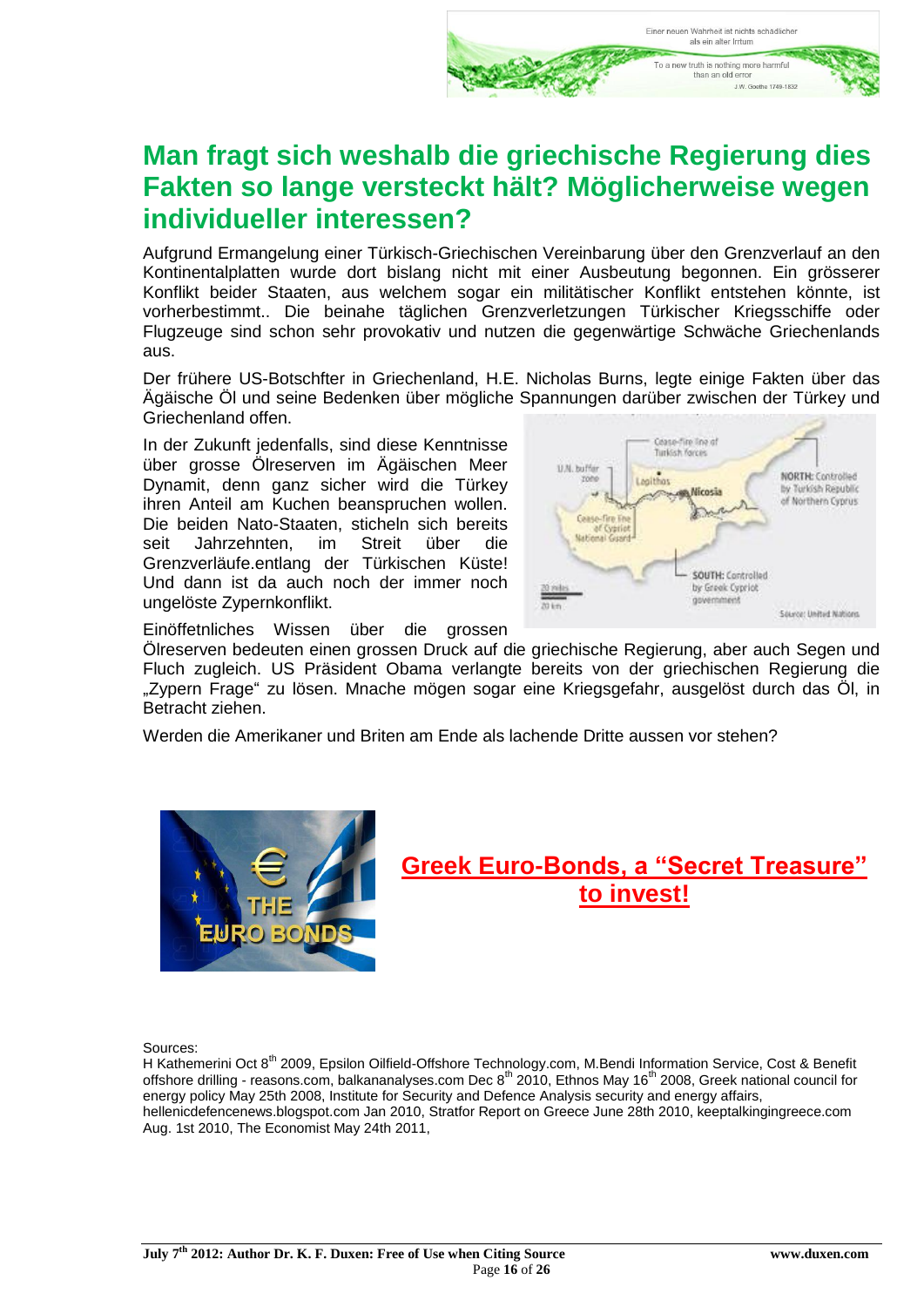

#### Βρισκόμαστε **στη μέση της μεγαλύτερης παγκόσμιας απάτης της χρεοκοπίας στην ιστορία της ανθρωπότητας**, και υπάρχει μόνο μία λυση.

Μόλις πριν από δύο χρόνια η Ελλάδα ήταν ακόμη το μοναδικό κράτος που έφερε η ίδια επίσημα την χωρα στην άκρη της συνολικής καταστροφής λόγω των καθυστερισεων των διαδικασιών αφερεγγυότητας. Από τότε, αυτό έγινε μάλλον μια επιδημία και μια ολόκληρη σειρά άλλων κρατών, όπως η Ιρλανδία, η Πορτογαλία, η Ισπανία, η Ιταλία, η Ουγγαρία, η Σλοβενία και η Κύπρος προσχώρησε στην ομάδα αυτων που πτωχεύουν. Αλλα το τέλος δεν έφτασε ακόμη.

Το χαρακτηριστικό παράδειγμα είναι οι ισπανικές τράπεζες καταθέσεων ταμιευτηρίου. Η ισπανική κυβέρνηση διέταξε να συσταθεί κάποιο είδος «κακής τράπεζας» που ονομάζεται «Bankia», όπου απλά αρκετές υπό πτώχευση τράπεζες συγχωνεύτηκαν υπό την κάλυψη αυτής. Μέσω αυτης της απατεωνιάς, οι απώλειες απλα κρύβονται και παρατεινονται για μερικα χρόνια. Αλλά το πρόβλημα είναι ότι οι απώλειες δεν εξαφανίζονται απλά ρίχνοντας μερικές καπνο-βομβες. Το τι έγινε ακριβώς είναι ότι, με την ελπίδα ότι κάτι άλλο θα ερθει να αναλάβει τα χρέη αυτά κάποια στιγμή, ετσι το πρόβλημα απλώς μετακινήθηκε από μερικά χρόνια, στο μέλλον! Και αυτό το κατι ήρθε! Το όνομά του είναι "ESM" (Ευρωπαϊκός Μηχανισμός Σταθερότητας). Και το «αυτός» επιτρεπει να παραδιδει η ΕΖΒ (Ευρωπαικη Κεντρικη Τραπεζα) τα χρήματα των φορολογουμένων απ 'ευθείας σε πτωχευμενες τράπεζες σε ολη την Ευρώπη!

Τα πλεονεκτήματα των πτωχευμενων κρατων είναι φως-φαναρι και ειναι τα εξής:

- Οι πτωχευμενες τράπεζες μπορουν εύκολα να πάρουν φρέσκια χρηματα/δάνεια.
- Τα νοικοκυρια των κρατων, δεν είναι αποκλειστικά υπεύθυνοι, γιατί δεν τα δάνεια αυτά δεν υπολογίζονται στα εθνικά τους χρέη.

#### Το "ESM" είναι πρακτικο, στην ουσία τίποτα αλλο από την σκιά της ευρωπαϊκής κυβέρνησης:

Διοτι "ESM" σημαινει περισσότερο ή λιγότερο, παράλληλα με την ΕΕ (Ευρωπαϊκή Ένωση), μια Ένωση Ευρωπαϊκων χρεων. Διότι, εδω ένα κράτος λαμβάνει για το ιδιο νέα χρέη, αλλα ολα τα κράτη μέλη της ΕΕ μαζι επιφερουν την ευθύνη! Και όλα αυτά ΔΙΧΩΣ την ρητη συμμετοχη των εθνικών κοινοβουλίων!

Μια κακη περιπτωση!!!

Βεβαιως όταν είναι τοσο εύκολο να λάβει 1 κρατος νέα χρέη, χωρίς ουτε καν για να είναι υπεύθυνος γι αυτα, είναι εύκολο να φανταστεί κανείς πόσο γρήγορα οι οφειλές και μονο θα αυξηθουν τους επόμενους μήνες.

Αλλά επίσης αυτες οι "βοήθειες" γρήγορα θα ξεφουσκωσουν και πάλι, όπως εγινε ήδη τα τελευταια 3 ετη.

### **Το "σύστημα χρεωστικού χρήματος" έχει φτάσει στο τέλος της υποφερτης αναρωσης του χρέους.**

Αυτό μπορεί να τελειωσει /καταλήξει μόνο σε ένα νέο παγκόσμιο νομισματικό σύστημα. Το πρόβλημα είναι πάντα τo ίδιo: Πραγματικη Οικονομική ανάπτυξη μπορεί να δημιουργηθεί μονο μέσω νέου χρέους, ίσο με την οικονομική ανάπτυξη. Η ποσότητα των χρημάτων και η οικονομικές επιδόσεις κρατιουνται έτσι σε ισορροπία. Αλλα μεσω της σχεσης των ποσων των αναπτυσσομενων δανειων και ετσι των χρηματικων ποσων, δεν υπαρχει πλεον καμια σχεση ως προς την πραγματικη οικονομική ανάπτυξη. Ετσι η σχέση του πέφτει όλο και πιο γρήγορα. Αλλά η αύξηση των νέων χρεών στην ΕΕ και ΗΠΑ αυξάνεται κατά μέσο όρο σε 5%. Η οικονομική ανάπτυξη ομως αυξάνεται περίπου μόνο κατα 1%.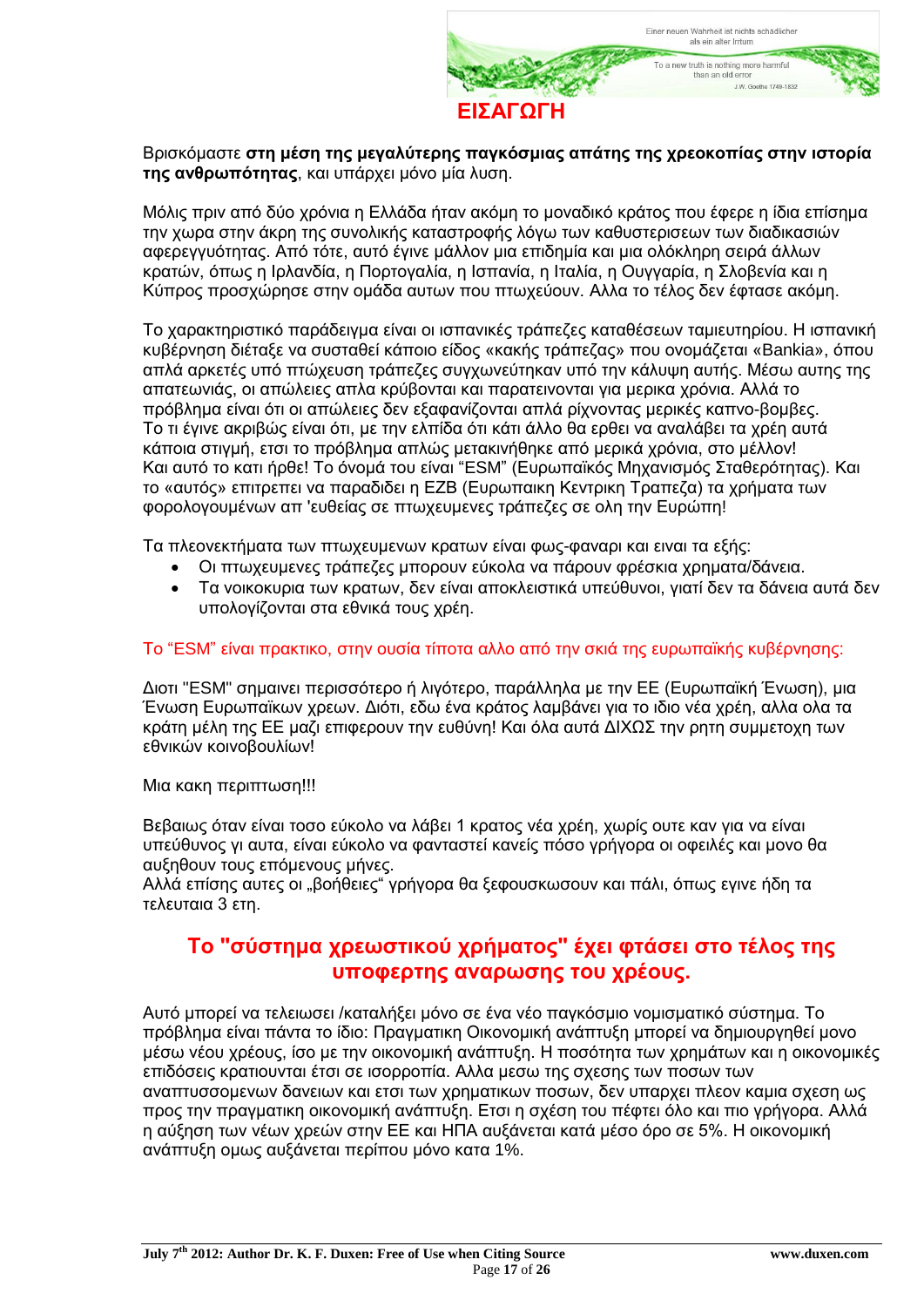### **Ελαττωματικό χρηματικό σύστημα εξαναγκάζει την επανεκκίνηση του**

Είναι ένα λάθος που πάντα υπηρχε στο οικονομικό μας σύστημα. Ένα λάθος που πάντοτε το γνώριζαν και ειχε τα προτερηματα στα χέρια των καρτέλ των νικητών αναδιανομής. Η πλειοψηφία του πληθυσμού δεν έχει καμία ιδέα για τη δράση του κλασματικού τραπεζικού συστήματος, ακόμα και οι πολιτικοί δεν μπορούν να κατανοήσουν το πρόβλημα η το καταλαβαινουν και το δέχονται απλά χωρίς καταγγελία.

Το πρόβλημα βασίζεται παντα στην ίδια αρχή. Δημόσιο χρέος μέσω της έκδοσης Ομόλογων. Τα οποία ως επί το πλείστον κατέχουν οι τράπεζες, οι οποίες δεν πρεπει να πληρώσουν τα ομολογα αυτα με τα δικά τους χρήματα, αλλά δανείζονται τα χρήματα μεσω μιας κεντρικής τράπεζας. Κατά τη διάρκεια της ευνοϊκής οικονομικής συγκυρίας, αυτο εξασφαλίζεται με παράλογα χαμηλά ίδια κεφάλαια, και σε δύσκολες περιόδους με σχεδόν καθόλου ίδια κεφάλαια.

Και χειρότεροι δεν μπορεί να γινουν οι καιροί, γιατί αξιόλογα ίδια κεφάλαια, σε σχέση με τους κινδύνους του χρέους, δεν έχουν πλέον οι τράπεζες παγκοσμιως. Οχι μόνο από τις υποχρεώσεις των κατεχοντων ομολόγων, είναι επίσης γιγαντιαία ψευδείς εικασίες στα λεγόμενα "δομημένα χρηματοπιστωτικά ομολόγα" (π.χ. " Asset Backed Securities" ή Mortgage Backed Securities). Και ακόμη πιο χειροτερα, οι στην κατοχή τους σύμβαση (π.χ., Options η Futures) προθεσμιας. Οι κύνδυνοι οι οποίοι κατέχονται μεσω τέτοιων κερδοσκοπικών υποχρεώσεων, αναγκάζουν με την εφαρμογή της μόχλευσης, να πληρώσουνε δεκάδες, εκατοντάδες, ή ακόμα και χιλιάδες φορές του επενδυόμενου αρχικού κεφαλαίου.

Αρνητικές αλλαγές, των αρχικών κερδοσκοπικων τελικων αξίων των τίτλων, πρέπει όχι μόνο να καλύπτονται προσωρινά από τις πληρωμές της εγγυοδωσιας (τα λεγόμενα Margins) (σε αμφιβολία, λαμβάνονται τα απαραίτητα χρήματα γι αυτο και πάλι με νέο δανεισμό). Αλλα οδηγουν στην χειρότερη περίπτωση όχι μόνο στην ολική απώλεια του ήδη επενδεδυμένου κεφαλαίου, αλλά και επίσης υποχρεώνει για την πλήρη τακτοποίηση της υποχρέωσης αρχικής ονομαστικής αξίας.

Αλλά αυτές οι πρακτικές κερδοσκοπίας δεν περιορίζονται μόνο στις εμπορικές τράπεζες και στις τράπεζες σκιάς (αμοιβαια κεφάλαια) και μερικες είναι ιδιοκτησια τους. Αλλα τόσο επικερδής εικασίες δεν περιορίζονται εδω και πολύ καιρό, στις εμπορικές τράπεζες και στις τράπεζες σκιάς. Οχι! Εδω και απο πολύ καιρό και στις καλές εποχές, συμμετεχουν ενεργά στις τοσο επικερδεις εικασιες και οι τραπεζες (των οποίων η πραγματική δουλειά είναι καθαρά η χρηματοδότηση των τοπικών μικρών και μεσαίων επιχειρήσεων και τη διαχείριση καθώς και τις καταθέσεις των μικρών αποταμιευτών). Αλλά αυτό δεν είναι αρκετό. Και oι κεντρικές τράπεζες παίζουν σ αυτό το παιχνίδι και ως εκ τούτου την έντονη συμμετοχή των φορολογουμένων των χώρων τους αμεσα στους κινδύνους.

Οι κίνδυνοι αυτοι εξομαλυνονται μεσω της αυξησης της ποσότητας των χρημάτων, μεσω των εκδοτικων τράπεζων, πριν καταρρευσει εντελώς η παλιά τάξη. Οι συνέπειες ειναι: ενας ολοένα αυξανόμενος πληθωρισμός μέχρι την κατάρρευση των πληθωριστικών - η υπερ-πληθωρισμού. Μέχρι τότε, όμως, οι κυβερνήσεις προσπαθούν να μετριάσουν αυτές τις επιπτώσεις βαζωντας χερι στις ιδιωτικες αποταμιευσεις των πολιτών και ετσι στα περιουσιακά τους στοιχεία.

Οι μεδοδοι εδω ειναι γνωστες και δοκιμασμενες εδω και πολυ καιρο: Χαρατσι, εξαναγκαστικες κυβερνητικές υποθήκες ακινήτων - (για την εξοφληση του είναι υπευθηνος ο ιδιοκτήτης του ακινήτου) - σε συνδυασμό με ανώτατο όριο τα ενοίκια ή με την απαγόρευση της αύξησης ενοικιου, απαγόρευση της ιδιωτικής ιδιοκτησίας χρυσού , φόροι περιουσίας, ειδικος φόρου έκτακτης ανάγκης ή επιδότηση των φόρων, αναγκαστικά δάνεια, ή απαλλοτρίωση. Οι αναγκαίες ρυθμίσεις, σε μερικα, έχουν γίνει ήδη. Ηταν και ειναι κρυμμενα σε αβλαβεις ηχωντες υποτιτλισμους.

#### **Σημαντικό είναι μόνο, ότι θα πρέπει να τερματιστουν τα σφάλματα στο σύστημα. Με ένα καινουριο οικονομικό και πολιτικό προσανατολισμό στο νομισματικό σύστημα!**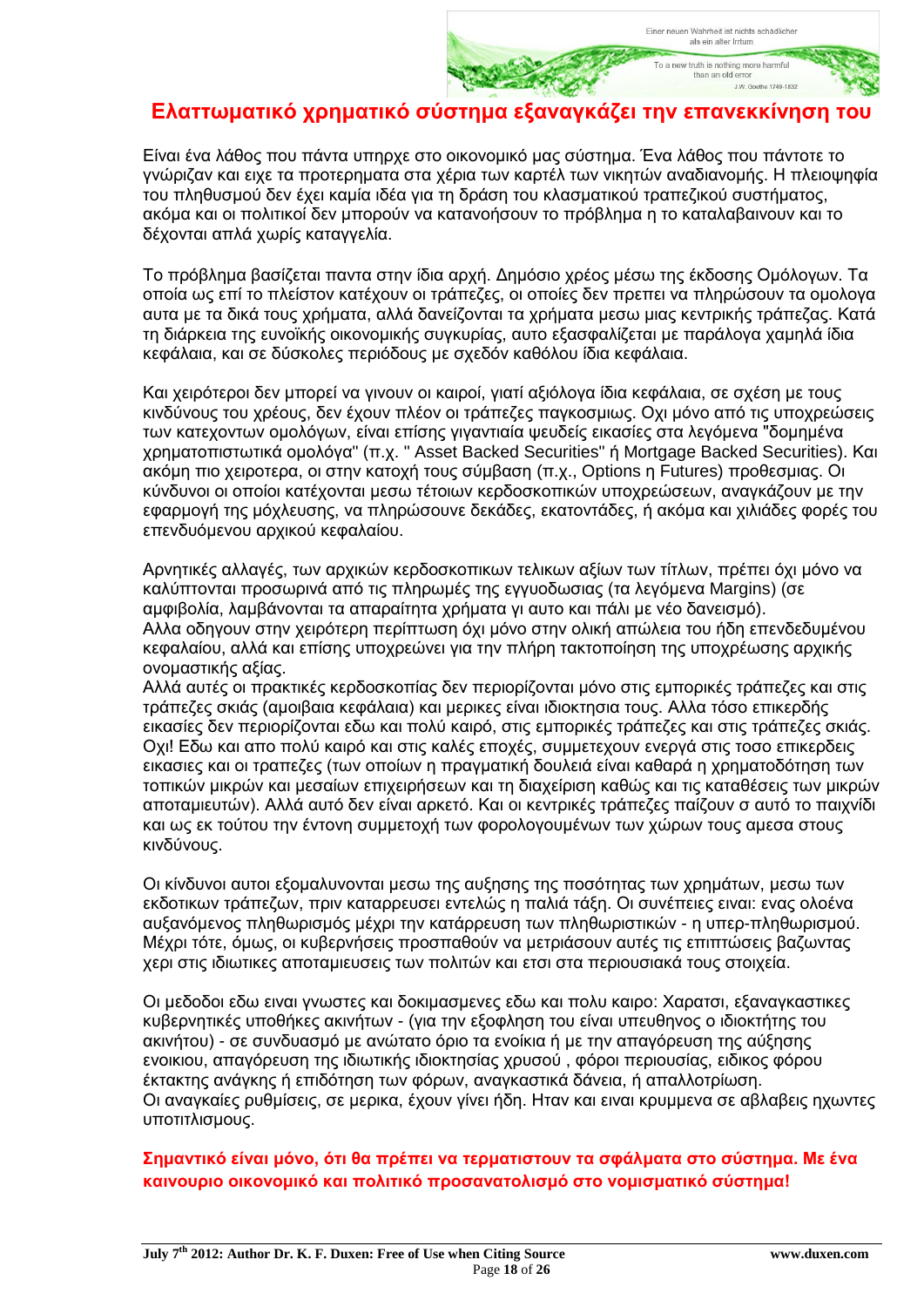

Για να διατηρήσω τα πραγματα σύντομα και ευκολα κατανοητα δεν θα παραμεινω σε βαθύτερες λεπτομέρειες αλλα θα παρουσιασω **τον πυρήνα!**

## **Η αποδεσμευση του ,,Investmentbanking" και του "Commercial Banking"**

Η λύση αυτη είναι τόσο απλή όσο και ευφυής. Ενα σύστημα "διαχωρισμου τραπεζικου συστήματος"!

Το Investmentbanking ασχολειτε άμεσα με τις υψηλες κινδυνου των κερδοσκοπικών επενδύσεων, τα χρεογραφα, ιδιαίτερα, Options η Futures, Ομόλογα και των αποκαλούμενων Δομημένων Χρηματοπιστωτικών Μέσων (Παράγωγα).

Τα παραπανω αποσυνδέονται από την υποκείμενη πραγματικη τους αξία λόγω της επίδρασης της μόχλευσης τους.

Οι απο εδω υπερβολικα υψηλά κέρδη δημιουργούν απο την άλλη πλευρά ζημιές , οι οποίες μπορουν κατα μεγάλο μεγάλο να χρηματοδοτηθούν μόνο με νέα χρέη. Αλλά αυτά τα κέρδη λογω της εικονικότητας τους, δεν ειναι αντιμετωπες με τις πραγματικές αξίες.

**Δημιουργειται λοιπόν μια μετρητή αξία, της οποίας η απαιτούμενη ποσότητα χρηματων δεν καλύπτετε πλέον από τις πραγματικές επιδόσεις της οικονομίας. Η αξία του χρήματος πρέπει, επομένως, κατ 'ανάγκη να υποτιμηθεί (υποτιμηση αξιας χρηματος = πληθωρισμός).**

**Με την εισαγωγή της** "διαχωρισμου τραπεζικου συστηματος**"** και μεσω αυτου μιας απαγόρευσης για τις επιχειρήματικες τράπεζες (το είδος των τραπεζών που διαχειρίζονται τον κύκλο χρήματων στην πραγματική οικονομία) και τις εθνικές τράπεζες, να λειτουργουν τέτοιου είδους επενδυτικής τραπεζικής ή να συμμετέχουν σε επενδυτικές τράπεζες ή ακόμη και να επενδύσουν σε περιουσιακά στοιχεία αυτού του είδους, θα παρεμενε επι **προστασια η πραγματική οικονομία** από τις επιπτώσεις και τους κινδύνους της κερδοσκοπίας της επενδυτικής τραπεζικής.

Έτσι, σε κάθε περίπτωση θα μπορούσαν να παραμείνουν ανεξάρτητες και να λειτουργουν οι εθνικές οικονομίες. Επειδή **ενας κράτος** δεν είναι μια "ανώνυμη ομάδα", αλλά **αποτελείται από τους πολίτες του**. **Και μόνο ενα κράτος που μπορει αυτονομα να τραφει μόνο του – αρα λοιπον των οποίων λειτουργουν τα οικονομικα του συστήματα - μπορεί να ζει, να λειτουργει και να κατέχει μια βιώσιμη ικανότητα επιβίωσης!**

Οι τράπεζες και άλλοι επενδυτές, οι οποίοι πεφτουν εξω κατα λάθος (π.χ., η Αφοί Lehman, Fannie Mae, Hypo Real Estate, Hypo Alpe Adria, Bankia και πολλοί άλλοι) μπορουν να πτωχεύσουν, χωρίς αυτο να επηρεάζει την πραγματική οικονομία, και κυριως εκείνες των άλλων κρατών. Και για τα ίδια τα κράτη, δεν θα υπηρχε πλεον καμια «συστημική σημασία», η οποία θα ανάγκαζε ως προς εγγυήσεις και / ή οικονομικές ενισχύσεις.

Έτσι δεν θα απαιτείτω, ούτε μια επιπλέον αύξηση του εθνικού χρέους, ούτε η αύξηση της ποσοτητας χρήματος. Δεδομένου ότι η ποσοτητα χρήματος καλυπτεται από την αξία της πραγματικής οικονομίας της, παραμένει η αξία του χρήματος σταθερη!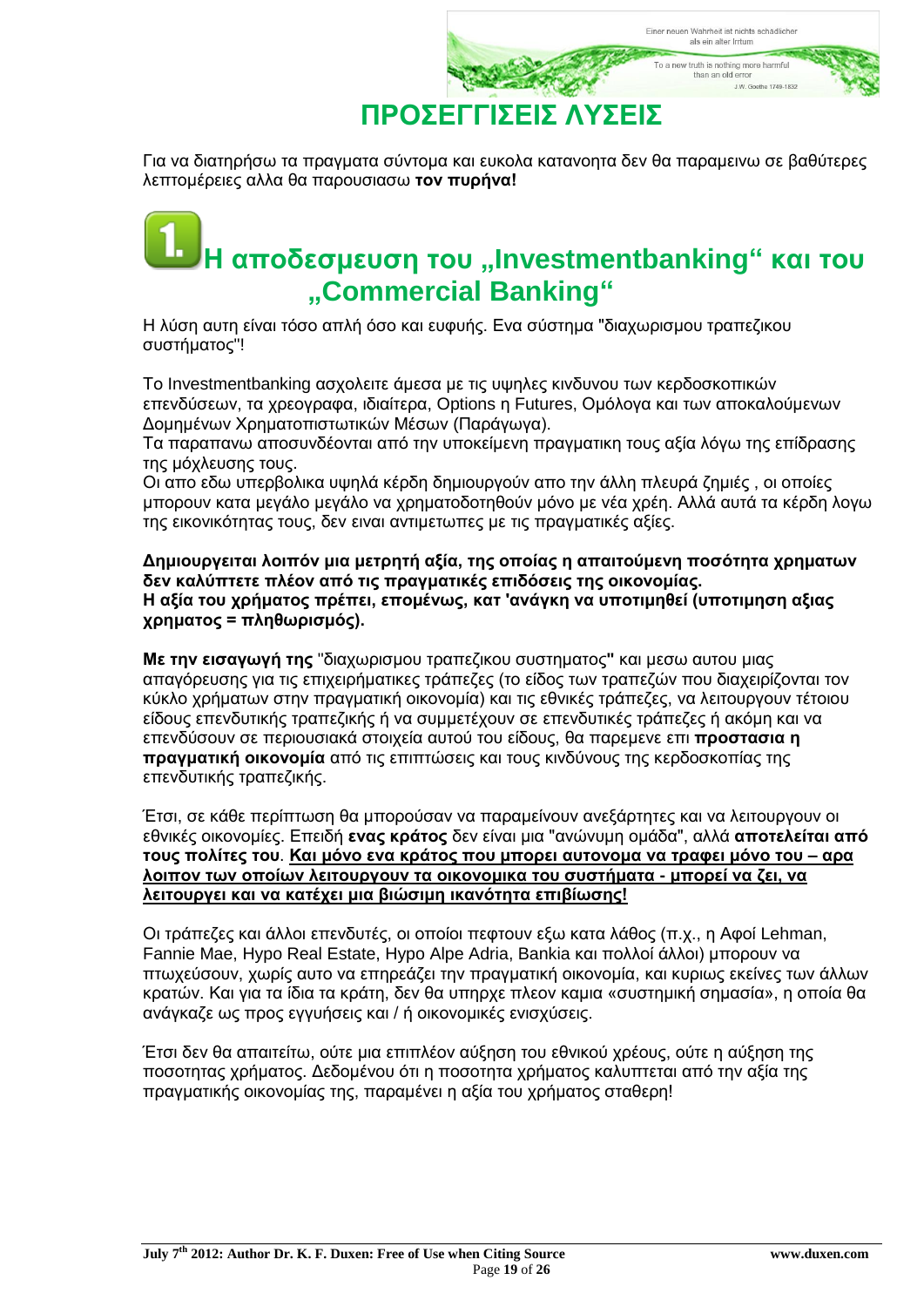# **Η συνεχης αρχή "Βottom-Up"**

Ειναι μια καλη πρακτική και αποδεδειγμένη διαδικασία στην μικροοικονομια ( η οποια για ανεξήγητους λογους ή δεν χρησιμοποιείται καθόλου,ή χρησιμοποιείται σπάνια στην μακροοικονομία) αλλά θα μπορουσε να επιλύσει τα περισσότερα προβλήματα του προϋπολογισμού τους κράτους.

#### Όπως ήδη εχει αναφερθει στο σημειο #1.: **Μόνο ενα κράτος που μπορει αυτονομα να τραφει μόνο του – αρα λοιπον των οποίων λειτουργουν τα οικονομικα του συστήματα - μπορεί να ζει, να λειτουργει και να κατέχει μια βιώσιμη ικανότητα επιβίωσης!**

Κάθε κρατικός προϋπολογισμός αποτελείται από την αναλογία των δαπανών και εσοδων του. Το μεγαλύτερο πρόβλημα βρισκετι πάντοτε στη πλευρά των εξοδων και το μεγαλύτερο στοιχείο είναι στις περισσότερες περιπτώσεις, ο προϋπολογισμός για την ευημερία, την ανεργία, την κοινωνική ασφάλιση, κλπ.

Σε μια υγιή οικονομία, αυτή η αναλογία ριθμυζετε από μόνη της, επειδή το σκέλος των εσόδων μπορεί να υπαγορεύσει την πλευρά των εξοδωνν. Επειδή οι οικονομίες, πιθανόν λογω πολιτικων κίνητρων, ενεργουνε με την αρχή "top - down", ισχύει ακριβως το αντίθετο. Η ευημερία του κάθε μεμονομενου πολίτη εχει μικρη σημασία για τα κρατη σε σχεση με την ευημερια των μεγάλων βιομηχανιων.

Οι συνέπειες είναι εξίσου επιζήμιες όπως επιβεβαιώνεται σε παγκόσμιο επίπεδο. Με την αυξανόμενη βιομηχανοποίηση συμβαίνει, οτι συμβαινει σε δικτατορικά καθεστώτα, καθαρες (οχι κοινοβουλευτικες) μοναρχίες και σχεδιαζόμενες οικονομίες οι οποιες δίνονται από τη φύση: η λέπτυνση της πολυεπίπεδης κοινωνίες προς τις δύο-ταξικές κοινωνίες, όπου οι πλούσιοι γίνονται σταθερά και ολο και πιο γρήγορα πλουσιότεροι και οι φτωχοί ολο και πιο φτωχότεροι.

Επειδή μια βιομηχανικη κοινωνία, δεν μπορεί και δεν πρέπει να αντέξει οικονομικα, μια ευρεία και ανοιχτή φτώχειας, γινεται μια εκρηξη των κοινωνικων υπηρεσιων ενος κρατους. Και ετσι οι πολίτες οι οποιοι εξαρτωνται απο τις κοινωνικές υπηρεσίες δεν καταναλώνουν. Επίσης, παρέχουν μικρή ή μηδενική οικονομική απόδοση, και συνεπώς επιβαρύνονται με ελάχιστους ή καθολου φορους (κρατικα εσόδα). Ας μην αναφερουμετα αποτελέσματα αναρρόφησης, όπως μείωση των ποσοστών γεννήσεων, ελλειπή γονεϊκή φροντίδα και εκπαίδευση, το οποία σημαίνει με τη σειρά του, χαμηλό εισόδημα και ανεργία.

#### **Η λύση του προβλήματος είναι να βρεθεί μια ευρεία υποστήριξης στην εκπαίδευση και στις μικρες και μεσαιες επιχειρησεις. Αυτό έχει ως αποτέλεσμα θέσεις εργασίας, και καταναλωτές που πληρώνουν τους φόρους και τα τέλη τους, και οι οποίοι ζουν ανεξάρτητοι από την κοινωνικη πρόνοια. Οι κυβερνητικές δαπανες μειωνονται και τα εσόδα αυξανονται μαζί με τις οικονομικες απόδοσεις.**

Η αρχική χρηματοδότηση γίνεται αρχικά μέσω της χρήσης των πόρων τμεσω ης βοήθειας από το ESM (αντί της διάσωσης των τραπεζών). Αργότερα με τα κατάλληλα πρόσθετα έσοδα απο άμεσους και έμμεσους φόρους, από την αύξηση των κρατικών εσόδων και την αυξανόμενη κατανάλωση ,καθώς και με την κρατική στήριξη εγγυήσεων για μικρές και πολύ μικρές επιχειρήσεις start-ups, τα μικροδάνεια και το εισόδημα των πωλήσεων και οι φορολογικές απαλλαγές, προσαρμοζομενες στο τρέχον κόστος ζωής.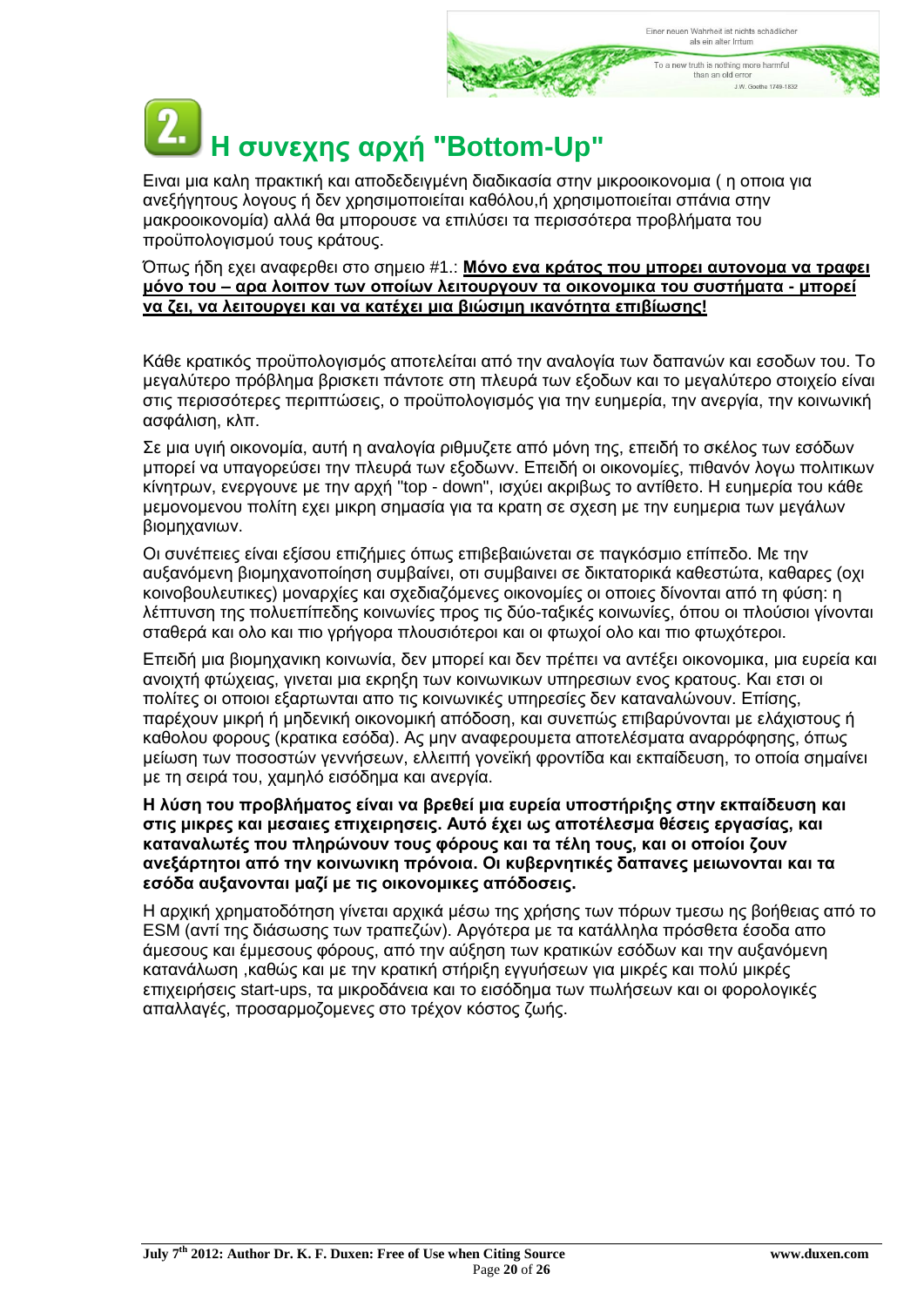# **" e-κυβέρνηση" για την εξάλειψη της διαφθοράς**

Τουλάχιστον οτι αφορα την ΕΕ, η πλειοψηφία των χωρών των οποίων οι οικονομίες δεν είναι πλέον σε θέση να αυτοχρηματοδοτουνται, είναι κυρίως εκείνες οι οποιες υποφέρουν από τη διαφθορά. Θα πρέπει να παραμένει ένα ανοιχτό ερώτημα το κατά πόσον υπάρχει σύνδεση ή όχι. Αυτό που μετράει είναι οι εξουθενωτικές συνέπειες για τις μεσαίες και μικρές εταιρειες και ως εκ τούτου σχετικά σε ευρυ επιπεδο ΚΑΘΕ οικονομίας.

Αν και οι μεγάλες εταιρείες που προσφέρουν θεωρητικα πολύ υψηλό αριθμό θέσεων εργασίας, **κατα μέσο όρο η προσφορα των θέσεων εργασίας τίθεται μέσω των μεσαίων και των μικρων επιχειρησεων με περίπου τα ¾ του συνόλου.** Και αυτοι φορολογούνε τα εισοδήματά τους και καταναλώνουν στο εσωτερικο της χωρας. Σε αντίθεση με τη μεγάλης κλίμακας βιομηχανίας, η οποία λογω του μεγεθους της και την οικονομικής της ισχύος και μεσω των παγκοσμιων περιπλοκων της, έχουν ευκαιρίες προς φοροδιαφυγή και το αξιοποιούν πλήρως.

Ποιος ξέρει, τι και πώς; Μεσω της συνεχους **παρακόλουθησης της ηλεκτρονικής διακυβέρνησης συμβαινουν τα εξης:**

- **Ολοκληρωμένη, επικεντρωμένη και ειδική πληροφορηση**
- **εξαιρετικά σύντομος χρόνος επεξεργασίας**
- **εξάλειψη της διαφθοράς**

# **Εντατική οικογένειακη στήριξη**

**Υποστηριξη παιδιων και η ενισχυση μιας βιώσιμης κοινωνίας!** Αυξάνονται η κατανάλωση της οικογένειας, διευρύνει την εγχώρια οικονομία και αποτελούν τη βάση της παραγωγικότητας και αργότερα τα κρατικά έσοδα.

**Μια ευρεία στήριξη της οικογένειας** αυξάνει την αποτελεσματικότητα της εθνικής οικονομίας, μεσω:

- **αισθητων φορολογικων απαλλαγων για κάθε παιδί**
- **πρόσθετων συνταξιοδοτικων δικαιώματων για κάθε παιδί**
- **φροντίδα παιδιών για τους εργαζόμενους γονείς, ζευγάρια και μόνους γονείς**
	- o υποστήριξη της φροντίδας των παιδιών στον χώρο εργασίας,
	- o δημοτικες θέσεις φροντίδας παιδιών την ημέρα τη νύχτα
	- o νηπιαγωγεία και σχολεία ολοημερα
- **ευέλικτα ωράρια εργασίας** (σε ορισμένες χώρες, από το νόμο επιτρέπεται μόνο η περιορισμένη εργασια)
	- o μεταβλητη μερική απασχόληση
	- o βραχυπρόθεσμη απασχόληση
	- o επιμερισμος της εργασίας
- **συμβουλευτική γονέων** (ψυχολογική υποστήριξη)
- **Απλοποιημένοι κανόνες έγκρισης των υιοθεσίων** (π.χ. την άρση του ορίου ηλικίας)
- **ευρείες δυνατότητες εκπαίδευσης παιδιων και ενηλίκων**
- **ελεύθερη βασικη περιόδος σπουδών**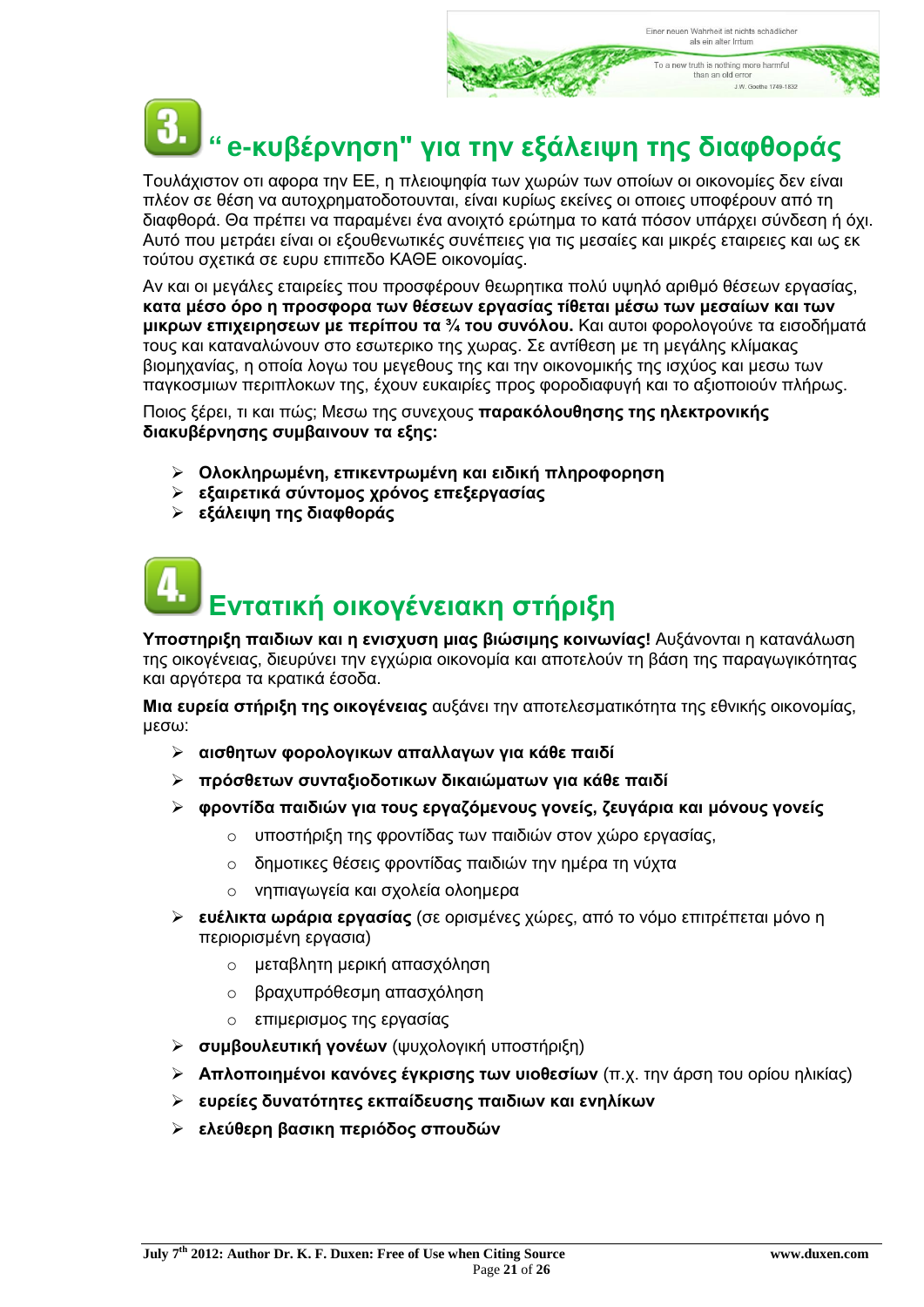

Όποιος θέλει ή έχει παιδιά έχει αυξημενα αναπόφευκτα έξοδα. Για να φέρει αυτό απαιτουνται μεγαλύτερες προσπάθειες εργασίας (π.χ. να εργάζονται και οι δύο γονείς). Ωστόσο, αυτό πρέπει επίσης να είναι εφικτό, δηλαδή με την διασφαλιση της φροντίδας του παιδιού.

**Ετσι υπαρχουν πρόσθετα κρατικα εισόδα, λογω του διπλου εισοδηματος και / των πρόσθετων θέσεων εργασίας των γονέων. Και οι φορολογικές απαλλαγές θα εισρρεουν άμεσα πίσω στο κράτος με την εγχώρια κατανάλωση και τους έμμεσους φόρους του.**

## **Απαγόρευση των τράπεζων για το "Underwriting"**

Για την αποφυγη των χρηματοπιστωτικών ομίλων για να συσσωρεύσουνε πολύ μεγάλη δύναμη, απαγoρευεται σε τράπεζες να εμπλέκονται με την δραστηριοποιηση τους στον τομέα των ασφαλίσεων για να τις αποτρέψουν από το να γίνουν "too big to fail". Εαν οι τράπεζες, οι οποιες φέρουν υψηλούς κινδύνους στον τομέα της ασφάλισης τους, τις αναλαμβανουν μονες τους, τοτε αυτο δεν είναι καλή τραπεζική πρακτική (bad banking).

**"Underwriting" σημαίνει: Μια επενδυτική τράπεζα "underwrite's" ένα IPO ή ένα ομολογιακό δάνειο, αγοράζουν τις μετοχές ή ομόλογα και αναλαμβάνει τον κίνδυνο της πωλησης.**

**"Underwriting" περιλαμβάνει** επισης την επαλήθευση των πληροφοριών που έχει λάβει από τον οφειλέτη και που χρησίμευσε ως βάση για τον χαρακτηρισμό του, καθώς και την αξιολόγηση των πληροφοριών για την πιστοληπτική ικανότητα του αιτούντος.

Η απαγόρευση αυτή διαχωρίζει τις οικονομικές δραστηριότητες των τραπεζών με τη δημιουργία ενός τείχους προστασίας μεταξύ των ασφαλιστικών εταιρειών και των τραπεζών. Ακόμα και οι τράπεζες θα μπορούσαν να πουλήσουν ασφάλιση και ασφαλιστικά προϊόντα, αλλά η ασφάλιση τους απο τις τράπεζες απαγορεύονται.

**Αυτή τη στιγμή έχουμε αφήσει τον λύκο να φυλάξει τα πρόβατα!** Αυτο πο πρέπει να κάνουμε είναι, να αποτρέψουμε τις τραπεζες να ελεγχονται μόνες τους οσο και τα προιοντα τους και στην περιπτωση του αποτυχημενου "underwriting" να χρησιμοποιούν τις καταθέσεις πελατών τους ως προς τη εξασφαλιση.

## **Στην πραγματικότητα, η Ελλάδα είναι άκρως πλούσιο**

Η ελληνική κρίση του χρέους δεν είναι τίποτα άλλο, από ένα κακόγουστο αστείο! Ούτε ένας έλληνας θα έπρεπε να υποστεί τη κατάσταση φτώχειας. Γιατί δεν λαμβάνει την κατάλληλη δράση η ελληνική κυβέρνηση;

Η Ελλάδα θα μπορούσε πολύ εύκολα να είναι σε θέση να λύσει τα οικονομικά της προβλήματα, λόγω των μεγάλων αποθεμάτων του πετρελαίου της. **Η Ελλάδα κάθεται πάνω σε τουλάχιστον 30 δις. βαρέλια πετρελαίου!** Αυτά τα κοιτάσματα πετρελαίου, έχουν ήδη επιβεβαιωθεί από διάφορους ανεξάρτητους εκτιμητές.

Έως τώρα δεν γνωρίζει πολλά για αυτό το ελληνικό κοινό, επειδή η ελληνική κυβέρνηση δεν το βγάζει προς τα έξω. Λέγεται ότι οι Γερμανοί, ήδη στο Δεύτερο Παγκόσμιο Πόλεμο, ανακάλυψαν αυτά τα αποθέματα του πετρελαίου και ότι τα χαρτογράφησαν λεπτομερώς. Οι εν λόγω χάρτες είχαν πέσει τότε στα χέρια των συμμαχικών δυνάμεων και έτσι γνωρίζουν οι κυβερνήσεις των ΗΠΑ και του Ηνωμένου Βασιλείου απο τότε γι αυτά τα γεγονότα.

Η λέξη «Petroleum» είναι ελληνηνικής προέλευσης, από την "Πέτρα" και " έλαιο, λάδι ". Ήδη ο αρχαίος Έλληνας ιστοριογράφος Ηρόδοτος της Αλικαρνασού, περιέγραφε το 500 π.Χ. τις μεθόδους αξιοποίησης της πίσσας, από τα ελαιούχα πηγάδια στο νησί του Ιονίου την Ζακυνθο. Το έλαιο έβγαινε έτσι απλά από το έδαφος πρός την επιφάνεια, ώς εκ τούτου γνώριζαν απο τότε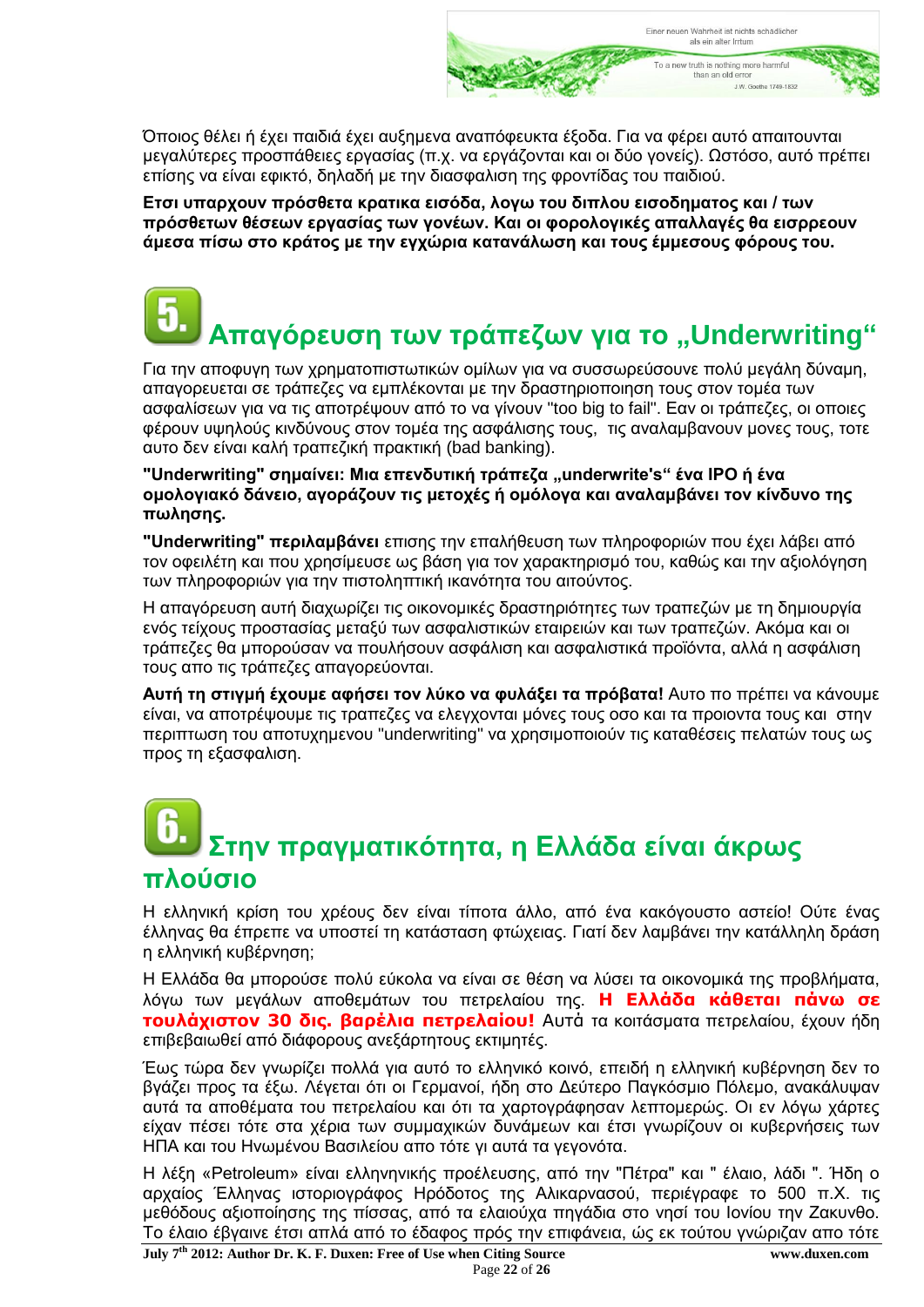

οι Έλληνες για το πετρέλαιο για πολύ καιρό. Το πετρέλαιο και μπορεί να βρεθεί παντού, ιδίως στα σημεία όπου μετακινούνται οι τεκτονικές πλάκες και δημιουργούν ρωγμές. Παράγεται συνεχώς μέσα στον μανδύα του εδάφους και υψώνεται πρός την επιφάνεια.

Η παρουσία των ηφαιστείων λάσπης στη Μεσόγειο, είχε επισημάνει αποθέματα πετρελαίου για πολλές χώρες. Η Ελλάδα κατέχει ηφαίστεια λάσπης, άρα...πρέπει να έχει και πετρέλαιο. Η εταιρία Hellenic Preoleum , λειτουργεί από το 2002 έναν αγωγό 143-μιλίων, από το λιμάνι της Θεσσαλονίκης πρός το διυλιστήριο της ΟΚΤΑ κοντά στα Σκόπια.

Όταν πραγματοποιήθηκε η συνάντηση της "Bilderberg-Group", το Μάιο του 2009 κοντά στην Αθήνα, παραβρέθηκαν τόσο η κύρια μέτοχος της εταιρίας Royal-Dutch-Shell: Queen Beatrix of Netherlands και ο Πρόεδρος της κ. Jorma Ollila όσο και ο CEO της κ. Jeroen van der Veer, επίσης παρόν ήταν ο CEO της εταιρίας Norsk Hydro κ. Eivind Reiten και ο CEO της Maersk Oil κ. Thomas Thune Anderson όπως και ο Αρχηγός και Πρόεδρος της Dong Energy/Δανίας κ. Anders Eldrup.

### **Ένα πράγμα είναι σίγουρο: "Σε αυτούς τους κύκλους, δεν συμβαίνει τίποτα τυχαία"!**

Εως σήμερα παράγεται μόνο λίγο πετρέλαιο στην Ελλάδα! Απο το 2003 αντλούνται κατά προσέγγιση 6.400 βαρέλια/ημέρα, κυρίως από τα πεδία Epsilon στη λεκάνη του Πρίνου, και στο πεδίο Καλλιράχη κοντά στην Θάσο! Η αμερικανική+καναδική+ελληνική κοινοπραξία πετρελαίου "Northern Aegean Petroleum Company" (NAPC), δρούσε από το 1996 στον τομέα Πρίνου. Από το Φεβρουάριο του 2001, όταν μειώθηκαν οι ποσότητες άντλησης, ανέλαβε τον τομέα Πρίνου η εταιρία "Kavala Oil" η οποία στη συνέχεια τον πούλησε στην κρατική "Hellenic Petroleum" (HP), το μεγαλύτερο διυλιστήριο της χώρας.

Τον Ιανουάριο του 2004, η Βρετανική εταιρία εξερεύνησης "Regal Petroleum», η οποία κατέχει την πλειοψηφία της «Καβάλα Oil AE», βρήκε εκεί σημαντικά αποθέματα της ποσότητας των 227



εκατ. Βαρελίων. Κατόπιν αυτού αναπτύχθηκαν σχέδια εκμετάλλευσης των, ως προς 4.000 μέχρι 15.000 βαρέλια/ημέρα. Μετά από αυτό ανακαλύφθηκε ότι στα πεδία Epsilon στη λεκάνη του Πρίνου υπάρχουν και άλλα περίπου 50 εκατομμύρια βαρέλια.

Το μεγάλο "Kallirachi Oil field" και οι περιοχές ανατολικά του Πρίνου, παρέχουν περίπου 1 δισ. βαρέλια.

Το πλέον μή ενεργό, Ελληνικό Εθνικό Συμβούλιο ενεργειακής πολιτικής, σε επίσημη έκθεση δημοσίευσε στις 25 Μαΐου 2008, ότι η παραγωγή από τις πετρελαιοπηγές στο βόρειο Αιγαίο θα μπορούσε να φθάσει τα 200.000 βαρέλια/ημέρα.

Χάρτης των ελληνικών κοιτασμάτων πετρελαίου:

Στις 16 Μάη 2008 η εφημερίδα «Έθνος» δημοσίευσε ενα άρθρο του καθηγητή Αντώνη Φώσκολου (Πανεπιστήμιο Κρήτης, Ινστιτούτο Πετρελαίου - ιζηματογενή γεωλογία της καναδικής κυβέρνησης και Επιστημονικής και Γεωλογικής Έρευνας Καναδά) ο οποίος αναφέρθηκε σε επιβεβαιωμένα κοιτάσματα που μπορούν να αποφέρουν 1-2 δισ. βαρέλια αργού στη δυτική Ελλάδα, ιδιαίτερα στην περιοχή του Καλπακίου/Άρτα (στην υποθαλάσσια περιοχή δυτικά του νησιού). Άλλα πιθανά κοιτάσματα, αλλά πιο βαθιά και πιο δαπανηρά ως πρός την εκμετάλλευσή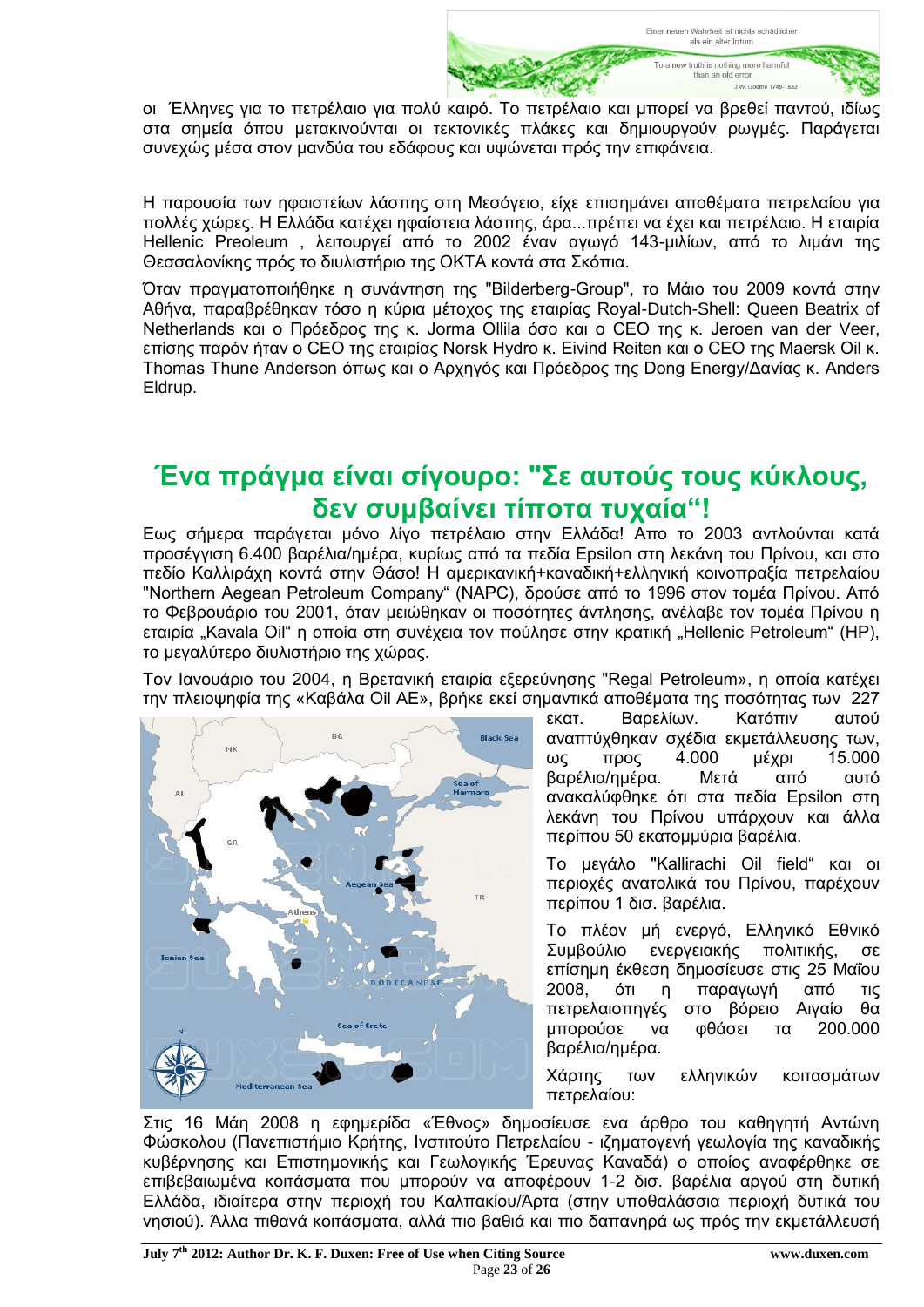

τους, βρίσκονται στη θαλάσσια περιοχή δυτικά της Κεφαλονιάς: «εδώ η περιοχή έχει τη δυνατότητα για έως και 2 δισ. βαρέλια πετρελαίου."

Το 2010, σύμφωνα με τον Ιωάννη Μιχαλετο (Αναλυτής θεμάτων ασφάλειας και ενέργειας στο Ινστιτούτο Ανάλυσης Ασφάλειας και Άμυνας στην Αθήνα <www.i-sda.eu>), σε επιστημονικά και οικονομικά συνέδρια αποκαλύφθηκαν οτι περίπου. 22 δις. βαρέλια αποθεμάτων πετρελαίου βίισκονται στο Ιόνιο Πέλαγος. Περαιτέρω πετρελαϊκά κοιτάσματα υπάρχουν στην ηπειρωτική χώρα π.χ. γύρω από την Ήπειρο σε επιφανειακά πηγάδια, στην Επανομή (ανατολικά της Θεσσαλονίκης), στο Κατάκολο (Δυτική Πελοπόννησο) και το Κρητικό Πέλαγος στα νότια της Κρήτης στο ύψος της Γαύδου και της Ιεράπετρας. Στερεοποιή αέρια εντοπίζονται από τη Ρόδο έως την Κρήτη, εκεί όπου η Αφρικανική πλάκα συγκρούεται με την ελληνική πλάκα (νότια των νήσων).

Οι περισσότεροι από τους άνω αναφερόμενους τομείς, δεν σχετίζονται με την πιθανή τουρκοελληνική αντιπαράθεση, επειδή δεν ανήκουν στην ΑΟΖ (η ΑΟΖ = αποκλειστική οικονομική ζώνη, σύμφωνα με το δίκαιο της θάλασσας, είναι μια ζώνη, στην οποία ένα κράτος έχει ειδικά δικαιώματα για την εκμετάλλευση και τη χρήση των θαλάσσιων πόρων).

Η συνολική παραγωγή, θα μπορούσε να ανέρχεται σε 4,1 εκατ. βαρέλια/ημέρα (1,5 δισ. βαρέλια /ετησίως) για τα επόμενα 20 χρόνια. Με βάση την μέση τιμή (σήμερα) \$ 110 / βαρέλι, θα αποκομίζε έσοδα 165 δισεκατομμυρίων δολαρίων/ετησίως. Λαμβάνοντας υπόψη το κόστος γεωτρήσεων, το περιβαλλοντικό κόστος και ζημιές θερμοκηπίου του φυσικού αερίου, όπως το κόστος της τοπικής ατμοσφαιρικής ρύπανσης, της κυκλοφοριακής συμφόρησης και τα τροχαία ατυχήματα τοτε το συνολικό κόστος παραγωγης ανέρχεται σε \$ 75 / βαρέλι. Έτσι τα καθαρά οφέλη από την παραγωγή αργού πετρελαίου θα ανερχόταν σε 52,5 δισ. δολάρια ετησίως (=€ 40,7 δισ., όπου € 1=\$ 1.29). Ως προς σύγκριση, το ελληνικό δημόσιο χρέος το 2011 ανέρχεται σε € 329 δισεκατομμύρια και το έλλειμμα του προϋπολογισμού ανέρχεται σε € 24 δισ.

Περισσότερες πιθανές αποθεματικές περιοχές έχουν εντοπιστεί στο Βορειοανατολικό Αιγαίο, π.χ. Θάσος, Μπαμπούρης, Νότια Μπαμπούρης, Μαρώνεια, Σάπες, και η περιοχή μεταξύ Λήμνου - Αγίου Ευστρατίου - Λέσβου και της Χίου και τα παράλια της Μικράς Ασίας. Ένας άλλος τομέας είναι ο νομός των Γρεβενών.

Οι Γεωθερμικές ενέργειες, είναι μια τέλεια και ασφαλή εναλλακτική στην ατομική ενέργεια.

Έως εδώ, δεν έχουν ληφθεί ακόμη υπόψην οι γεωθερμικές ενέργειες, η «ενέργεια του μέλλοντος», η οποία είναι ένας πολύ σημαντικός παράγοντας σε όλες τις εξισώσεις. Η Θερμότητα της γής που υπάρχει στην γεωτρήσεις, μας δίνει την δυνατότητα να παράγουμε απεριόριστα ηλεκτρική ενέργεια δίχως CO2 για πολλά δέκαδες χιλιάδες νοικοκυριά.

Ας υποθέσουμε ότι 100.000 νοικοκυριά καταναλώνουν ηλεκτρική ενέργεια για € 1.000 / ετησίως, τότε τα επιπλέον έσοδα ανέρχονται εδώ σε € 1 δις. / ετησίως. Αν αφαίρεσουμε εδώ το 45% για την παραγωγή και διανομή της ηλεκτρικής ενέργειας, παραμένει € 0,55 δισ. καθαρό κέρδος/ ετησίως ή € 11 δισ. σε 20 χρόνια εκμετάλλευσης.

Η Ελλάδα είναι η χώρα στην Ευρώπη, στην οποία έχουν γίνει οι λιγότερες διερευνήσεις σχετικά με τις δυνατότητες της σε υδρογονάνθρακες και η μόνη χώρα στην οποία ένας μόνο χειριστής παράγει

σε μόνο ένα τομέα.

Η Κύπρος είχε έναν ανοιχτό διαγωνισμό το 2009, η Αλβανία παράγει εδώ και πολλά χρόνια, η Ρουμανία είναι μια μεγάλη on+off-shore παραγωγός πετρελαίου, η Τουρκία έχει μια σημαντική δραστηριότητα, η Λιβύη, η Τυνησία και η Αίγυπτος είναι επίσης πολύ πλούσια σε πετρέλαιο και η Ιταλία εχει διερευνηθεί πολύ καλά. Έτσι λοιπόν, αν κοιτάξει κανείς γύρω-γύρω, τριγύρω σε όλη την Ελλάδα, θα δεί ότι παντού υπάρχουν σημαντικές πηγές πετρελαίου. Είναι δύσκολο να πιστέψει κανείς ότι η Ελλάδα, ως κεντρικό σημείο αυτών των περιοχών, δεν έχει τέτοιου είδους θυσαυρούς.